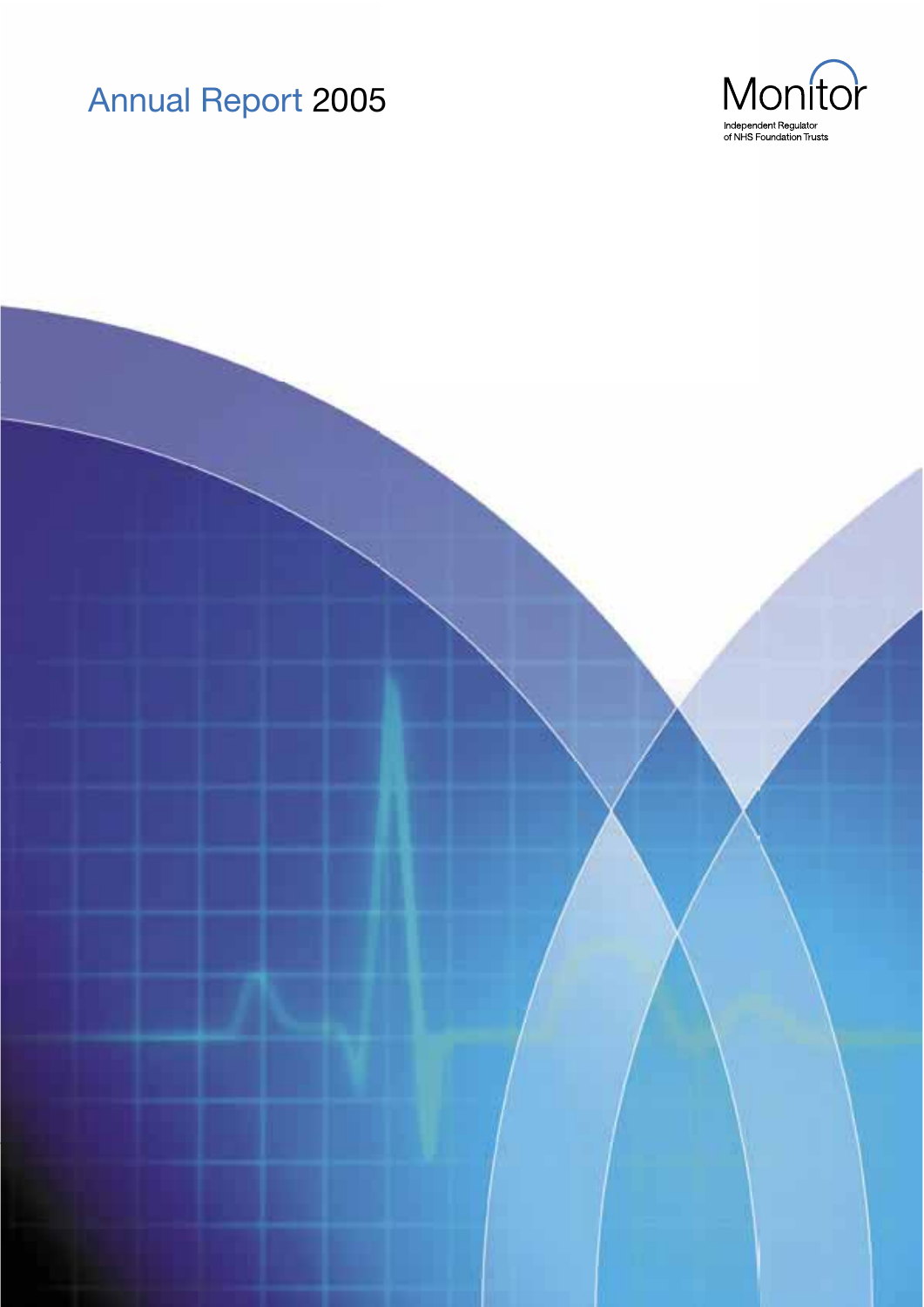"Our first year has been a busy and productive one. All the main elements of the regulatory regime are in place and we have already authorised the equivalent of more than 20 per cent of the acute trust sector as foundation trusts."

William Moyes, Executive Chairman, Monitor

"It's becoming our hospital [...] The whole ethos of consultation, sharing and patient focus is cascading down from the top.

Ian Mason, Governor, Stockport NHS Foundation Trust

"Foundation status allows us to become more than just a hospital. By establishing stronger links with the community we are moving towards being a provider of care services.

Ian Balmer, Chief Executive, Moorfields Eye Hospital NHS Foundation Trust

"Foundation trust status provides freedom from constantly pursuing capital. It enables us to construct the hospital we need to meet current and future requirements."

Vaughan Pierce, Medical Director, Royal Devon and Exeter NHS **Foundation Trust**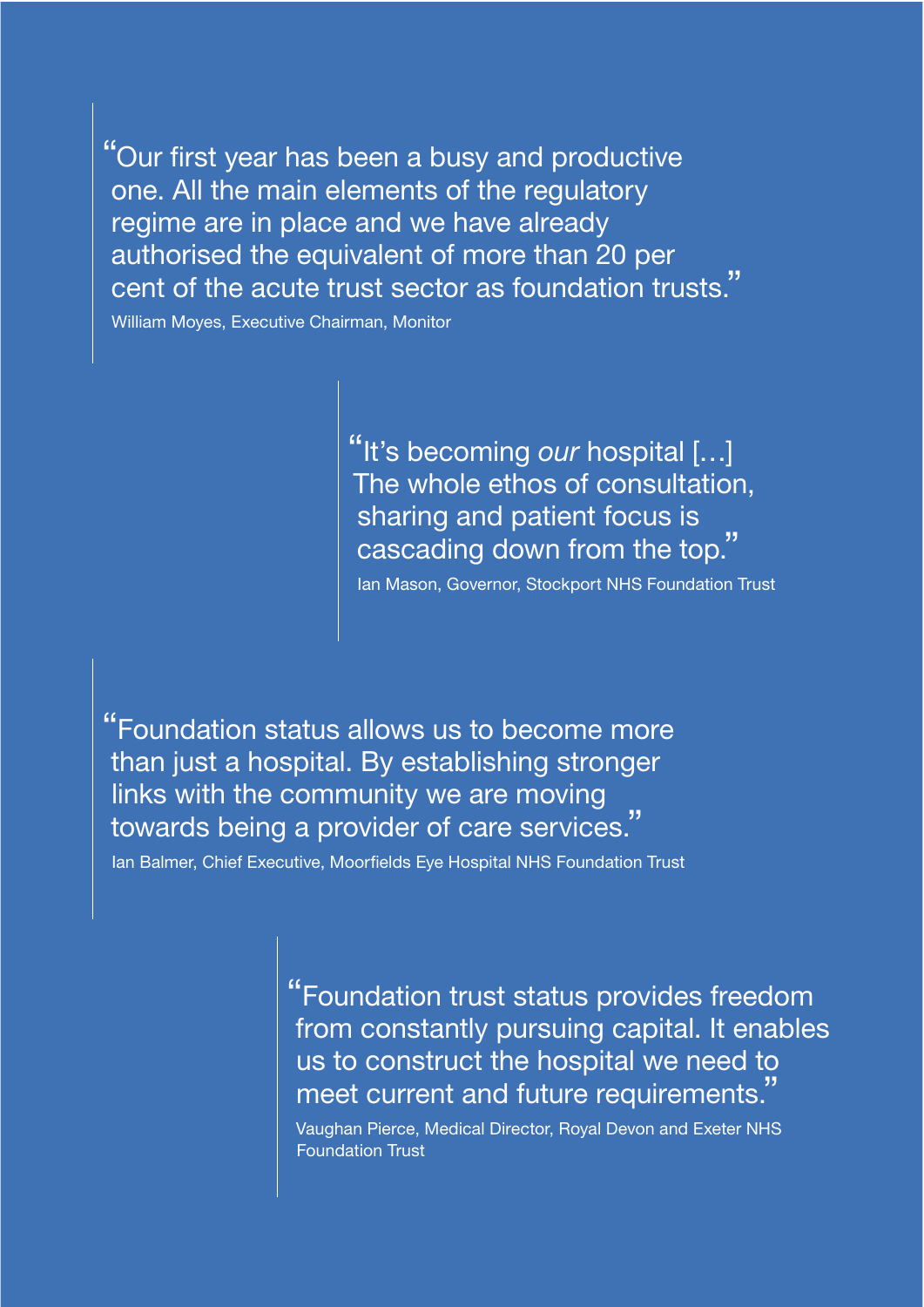# **NHS foundation trusts**

#### **Authorised 1 April 2004**

- 1 Basildon and Thurrock University Hospitals
- 2 Bradford Teaching Hospitals
- 3 Countess of Chester Hospital
- 4 Doncaster and Bassetlaw Hospitals
- 5 Homerton University Hospital
- 6 Moorfields Eye Hospital
- 7 Peterborough and Stamford Hospitals
- 8 Royal Devon and Exeter
- 9 Stockport
- $\overline{10}$ The Roval Marsden

### **Authorised 1 July 2004**

- 11 Cambridge University Hospitals
- 12 City Hospitals Sunderland
- 13 Derby Hospitals
- 14 Gloucestershire Hospitals
- [15] Guy's and St. Thomas'
- 16 Papworth Hospital
- 17 Queen Victoria Hospital
- 18 Sheffield Teaching Hospitals
- 19 University College London Hospitals
- 20 University Hospital Birmingham

### **Authorised 1 January 2005**

- 21 Barnsley Hospital
- 22 Chesterfield Royal Hospital
- 23 Gateshead Health (authorised 5 January 2005)
- 24 Harrogate and District
- 25 South Tyneside

## **Authorised 1 April 2005**

- 26 Frimley Park Hospital
- 27 Heart of England
- 28 Lancashire Teaching Hospitals
- 29 Liverpool Women's
- 30 The Royal National Hospital for Rheumatic Diseases
- 31 The Royal Bournemouth & Christchurch Hospitals

# Authorised on 1 June 2005

32 Rotherham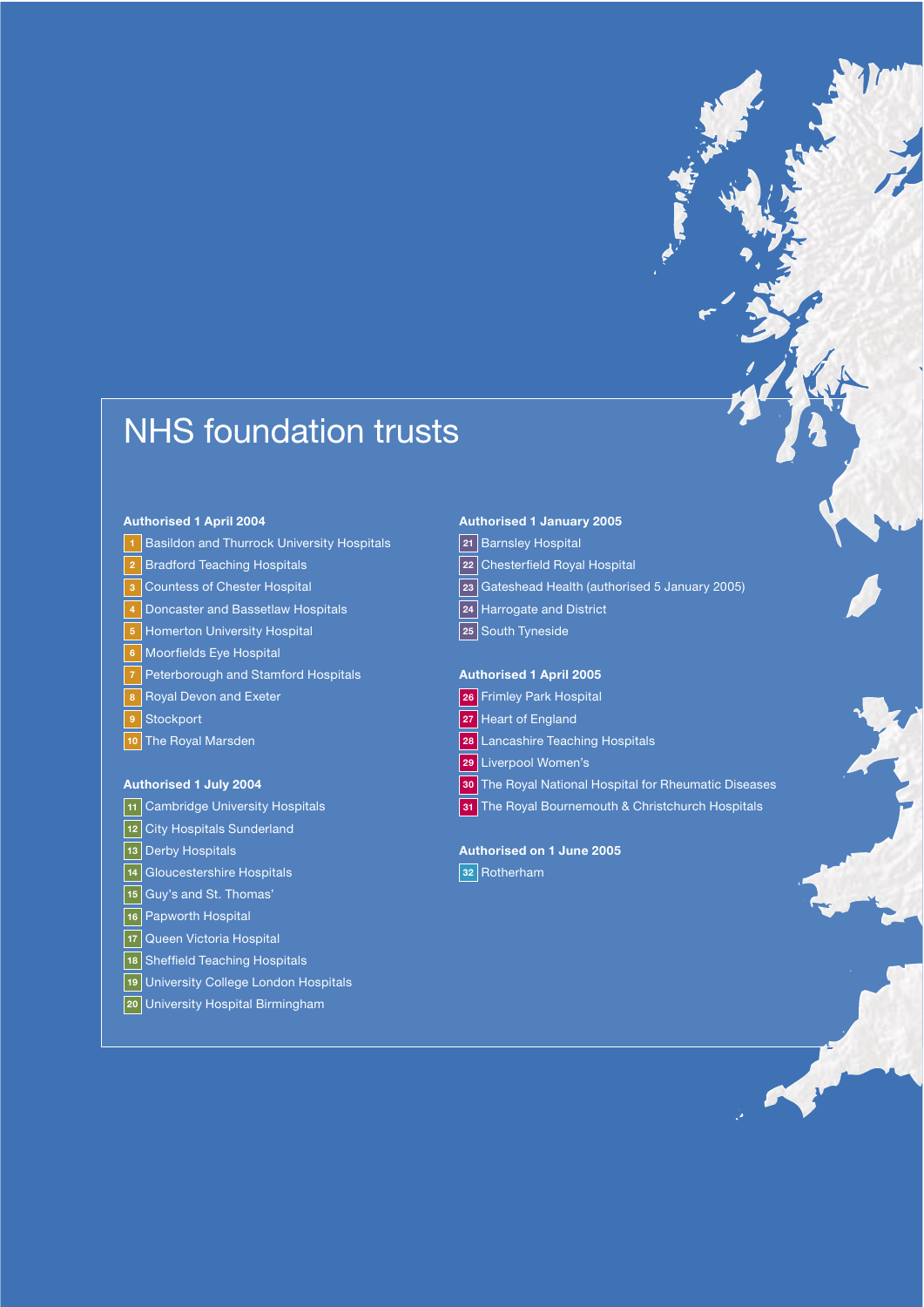

# NHS foundation trusts key facts

We have now authorised 32 NHS foundation trusts, which account for approximately 20 per cent of the English acute trust sector. Collectively they:

- treat around seven million patients a year;
- have a turnover of £6 billion;
- · employ 120,000 people; and
- have attracted over 420,000 members.

# Developments from the first NHS foundation trusts include:

- new Cardiology and Surgical Unit at Stockport (see page 6)
- new International Children's Eye Centre at Moorfields (see page 11)
- planned expansion of Intensive Care Unit at Royal Devon and Exeter (see page 15)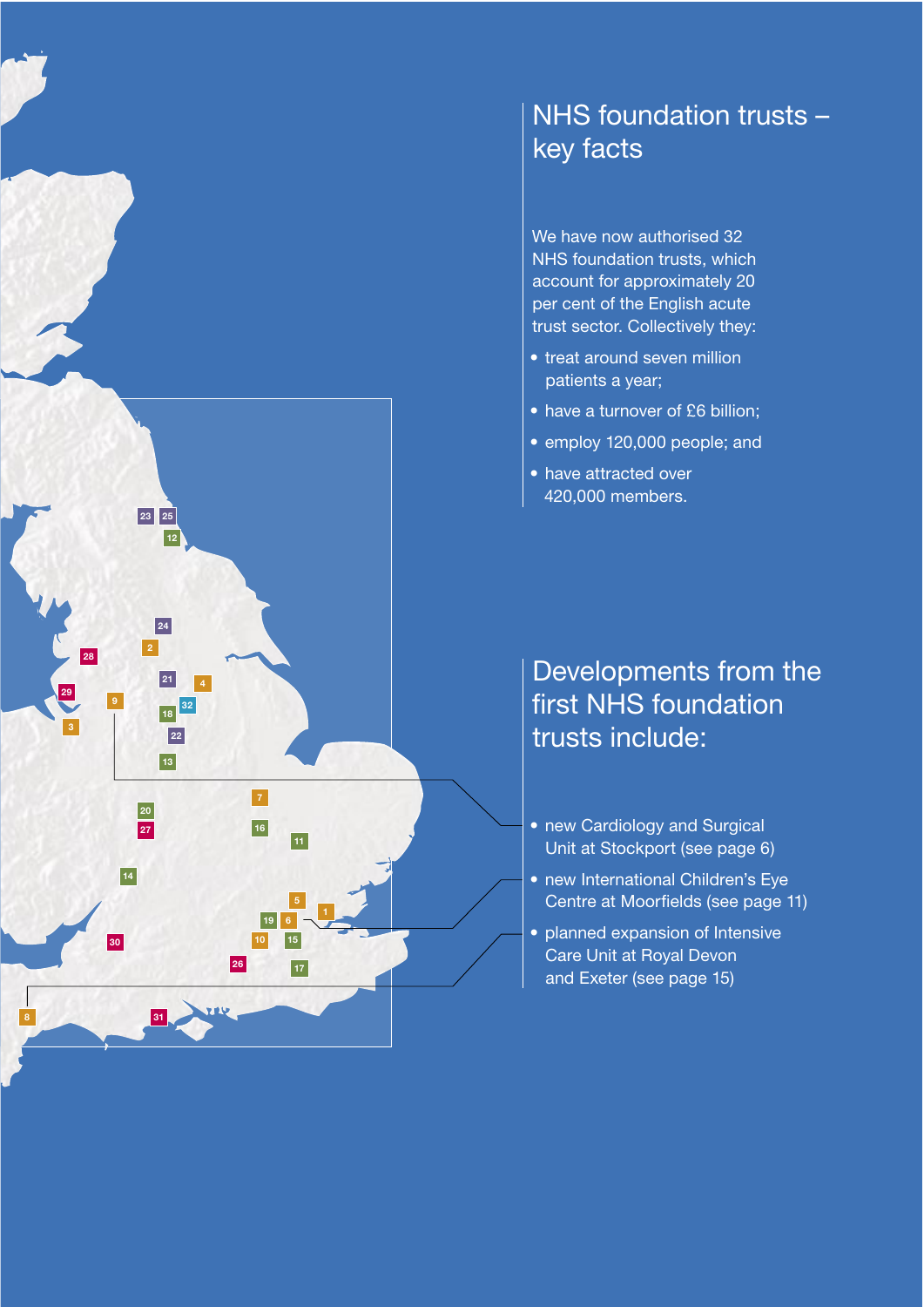1

# The introduction of NHS foundation trusts is one of the most profound changes in the history of the NHS.

While still remaining part of the NHS. foundation trusts are set free from central government control. They are able to establish stronger connections between hospitals and their local communities and are able to shape the healthcare services they provide to better reflect local needs and priorities.

All NHS trusts are expected to be given the opportunity to apply for foundation status by 2008.

Monitor has statutory duties to assess, authorise and regulate NHS foundation trusts. It also contributes to wider health policy, particularly in the development of finance, governance and market mechanisms.

It is playing a leading role in the creation of a patient-led NHS, which will deliver an improved quality of service for patients and value for money for the taxpayer.

Monitor was established in January 2004. This report describes our first full year of operation, from April 2004 to March 2005.

# Contents

- 02 Executive Chairman's overview
- 04 Establishing well-managed and financially viable NHS foundation trusts
- 06 Focus on Stockport NHS **Foundation Trust**
- 08 Achieving risk-based regulation
- 11 Focus on Moorfields Eye Hospital **NHS Foundation Trust**
- 13 Shaping health system policy
- 15 Focus on Royal Devon and **Exeter NHS Foundation Trust**
- **17 Building Monitor**
- 18 The Board

# 20 Accounts

- 20 Eoreword to the accounts
- 22 Statement of Accounting Officer's responsibilities
- 23 Statement on internal control
- 26 The certificate and report of the **Comptroller and Auditor General** to the Houses of Parliament
- 28 Financial statements and notes

**Monitor - Independent Requiator** of NHS Foundation Trusts

**Annual Report and Accounts:** 1 April 2004 - 31 March 2005

Presented to the House of **Commons pursuant to Schedule** 2, paragraph 11(2) of the Health and Social Care (Community Health and Standards) Act 2003

Ordered by the House of Commons to be printed 18 July 2005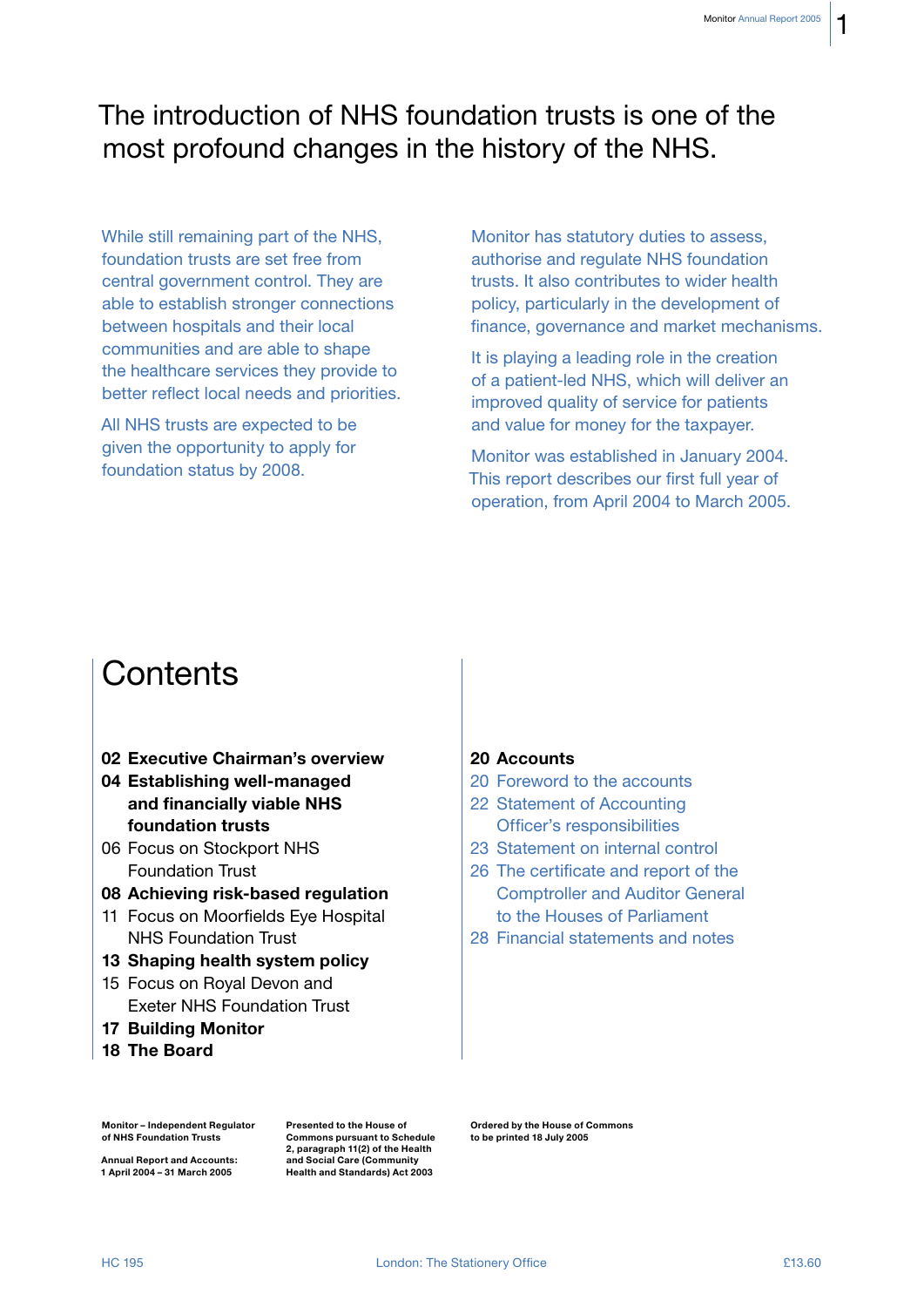# **Executive Chairman's overview**



NHS foundation trusts are at the cutting edge of shaping our national health service for the future. They are an integral part of the NHS, achieving and surpassing national standards as well as working constructively with other NHS organisations. They are also local organisations delivering services in a way that is best suited to their local communities.

NHS foundation trusts are managed by local managers and staff working with local people. These new organisations offer tremendous opportunities to improve services to patients.

We are clear at Monitor about our role. Our three key tasks are to:

- assess, and authorise as NHS foundation trusts, those applicants who meet the criteria;
- regulate NHS foundation trusts, focusing on effective management of risk using a risk-based compliance regime; and
- ensure that the development of NHS foundation trusts is complementary to other reforms within the NHS.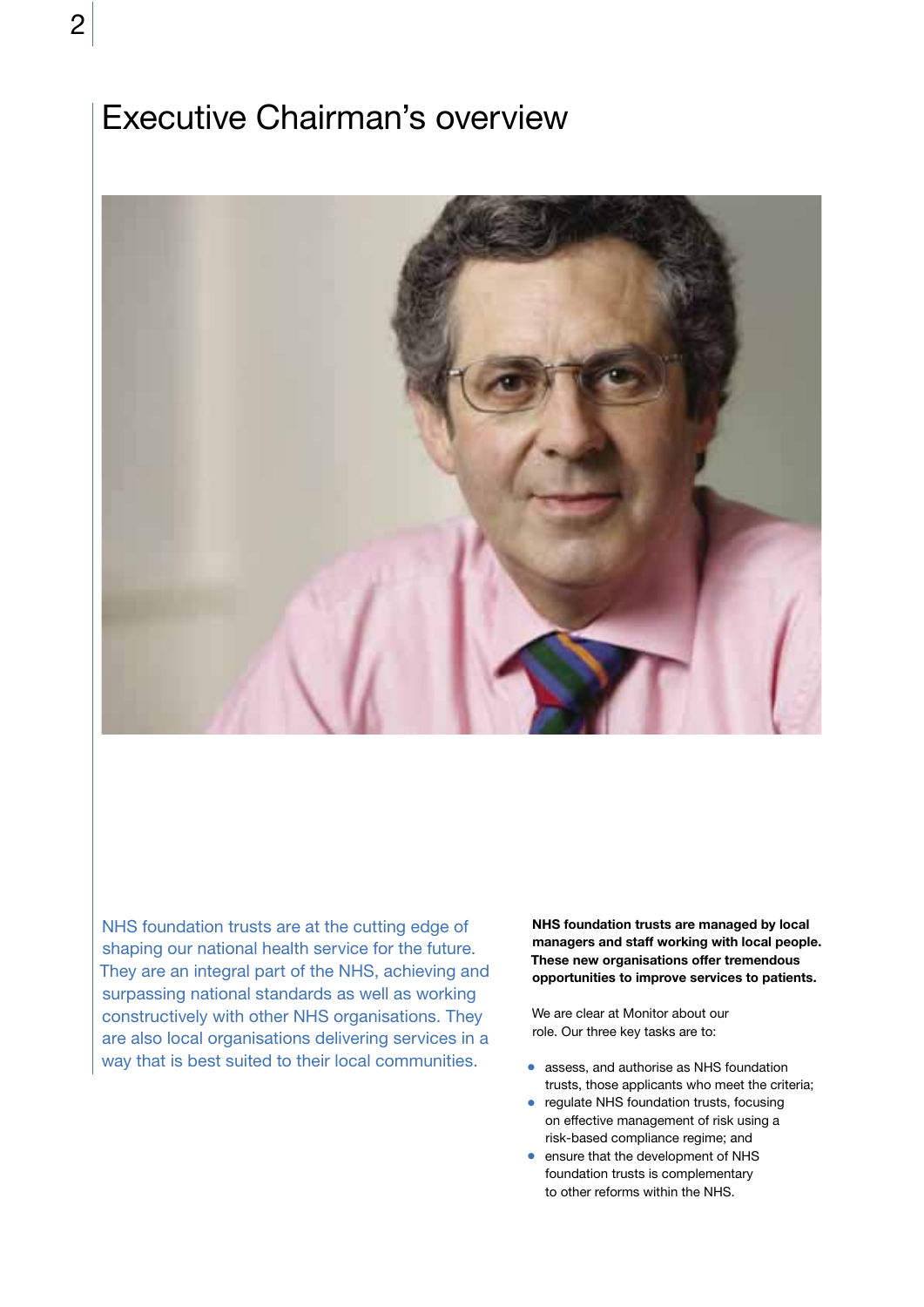If we are successful in delivering these tasks then NHS foundation trusts will be a key part of the delivery of a patient-led NHS. We will have succeeded - and foundation trusts will have succeeded - only if patients' experiences of the health service improve as a result of what we do.

This report describes our progress in delivering these three tasks and in establishing our organisation. We have also highlighted the progress of three of the first NHS foundation trusts. In the autumn we will be publishing a fuller review of the progress of the first NHS foundation trusts along with their consolidated financial accounts.

Our first year has been a busy and productive one. All the main elements of the regulatory regime are in place, and we have already authorised the equivalent of more than 20 per cent of the English acute trust sector as foundation trusts.

The challenge for next year is to manage the expansion of foundation trusts and to address some system policy areas that I believe are crucial to creating a genuinely decentralised health service - one that empowers patients and the staff closest to the patient.

#### These areas are:

- regulation creating an effective regulatory framework across the system;
- preparation of future foundation trusts - how to best achieve the goal of giving all trusts the opportunity to apply for foundation status by 2008;
- Payment by Results ensuring the implementation of Payment by Results enables system reform to move forward; and
- management of failure developing and implementing a clear entry and exit regime.

Monitor will be doing a great deal of work this vear to contribute to these areas. I hope you find this report useful and illuminating and I hope that, like me, you are looking forward to working together to help make our health service even better in the coming year.

William Mag

**William Moyes Executive Chairman** 

# NHS foundation trusts are:

- a new type of NHS organisation, established as independent public benefit corporations modelled on co-operative and mutual traditions;
- free from central government control and from strategic health authority performance management;
- providers of healthcare according to core NHS principles - free care, based on need and not ability to pay;
- accountable to local people, who can become members and governors;
- free to innovate for the benefit of their local community and patients;
- able to decide for themselves what capital investment is needed in order to improve their services and increase their capacity; and
- free to retain any surpluses they generate and to borrow in order to support this investment.

# **Monitor:**

- was established in January 2004 as the Independent Regulator of NHS Foundation Trusts:
- is independent of Government and accountable to Parliament;
- assesses new applicants for foundation trust status:
- makes sure that foundation trusts live up to their obligations under their Terms of Authorisation; and
- champions reforms to ensure that NHS foundation trusts contribute to delivering a patient-led NHS.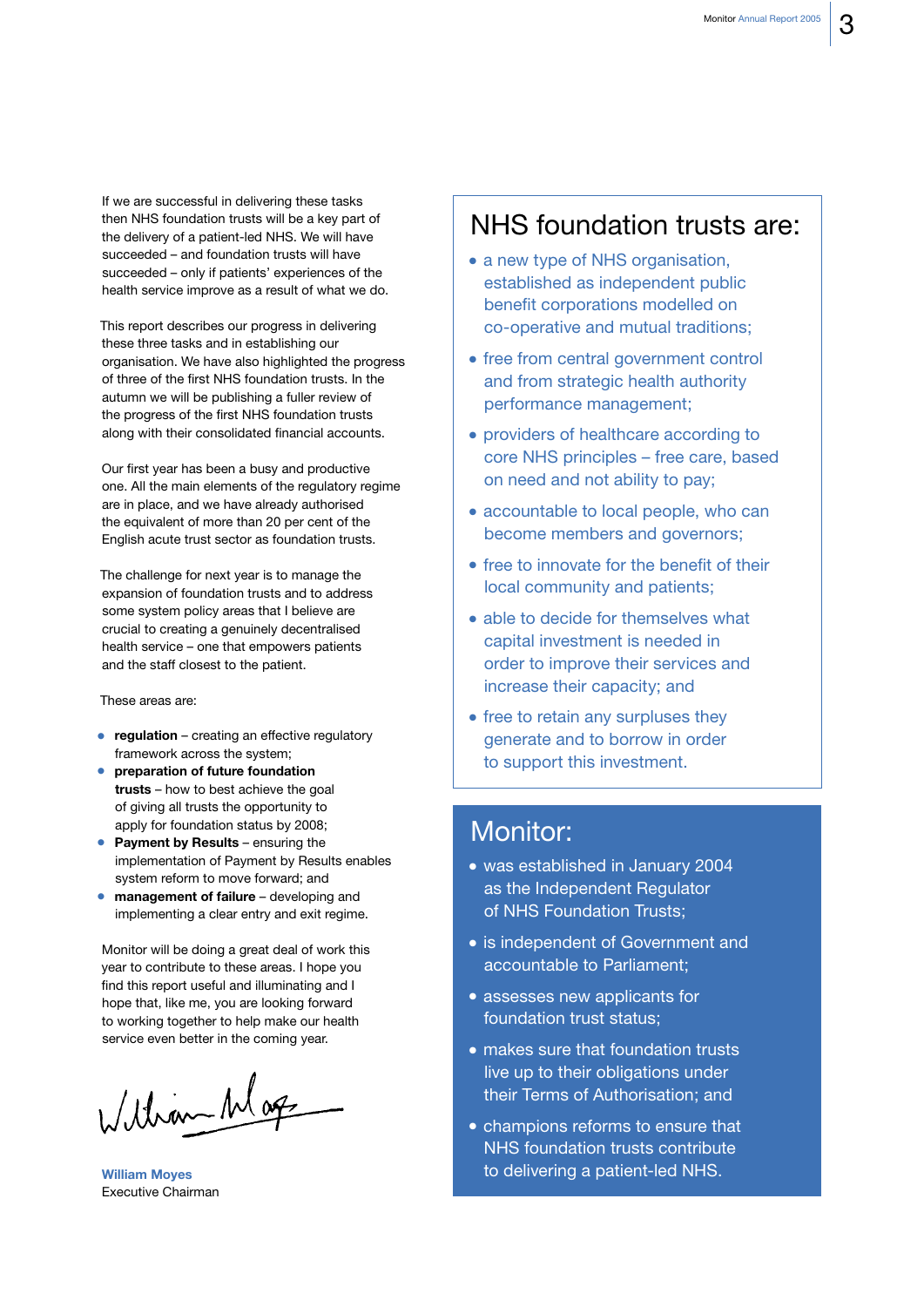4

# Establishing well-managed and financially viable NHS foundation trusts

"We subject applicant foundation trusts to a disciplined and challenging process that puts greater scrutiny on applicants than they have had before."

> Monitor has established a rigorous and refined process for assessing applicants. This examines whether they possess the three key requirements to be a successful NHS foundation trust.

The assessment process establishes if the applicant trusts are:

- · legally constituted;
- well governed; and
- financially viable and sustainable.

Once an NHS trust has received the approval of the Secretary of State for Health, it can apply to Monitor for authorisation as an NHS foundation trust.

We subject applicant foundation trusts to a disciplined and challenging process that puts greater scrutiny on them than they have had before. This has generally been welcomed by boards of applicants as a useful mechanism for stimulating change and clarifying the risks and opportunities of foundation status.

To test financial sustainability, we examine short and long-term financial projections. We require the applicant trust's Board to certify to us that they have sufficient working capital to operate effectively, and that their financial reporting procedures are sound.

We ask for that certification to be backed by a professional opinion from one of the major accounting firms. This looks at the quality of financial reporting procedures and the adequacy of working capital for the first 12 months.

We also look at applicants' service development strategies, incorporating five-year projections and test whether, in that timescale, the applicant has demonstrated that it can generate the sustainable surpluses it will need to invest in improving patient care.

We also focus on the ability of the whole Board to understand the risks the organisation will face as a foundation trust and to make a reliable judgement as to whether these risks are being managed or mitigated effectively.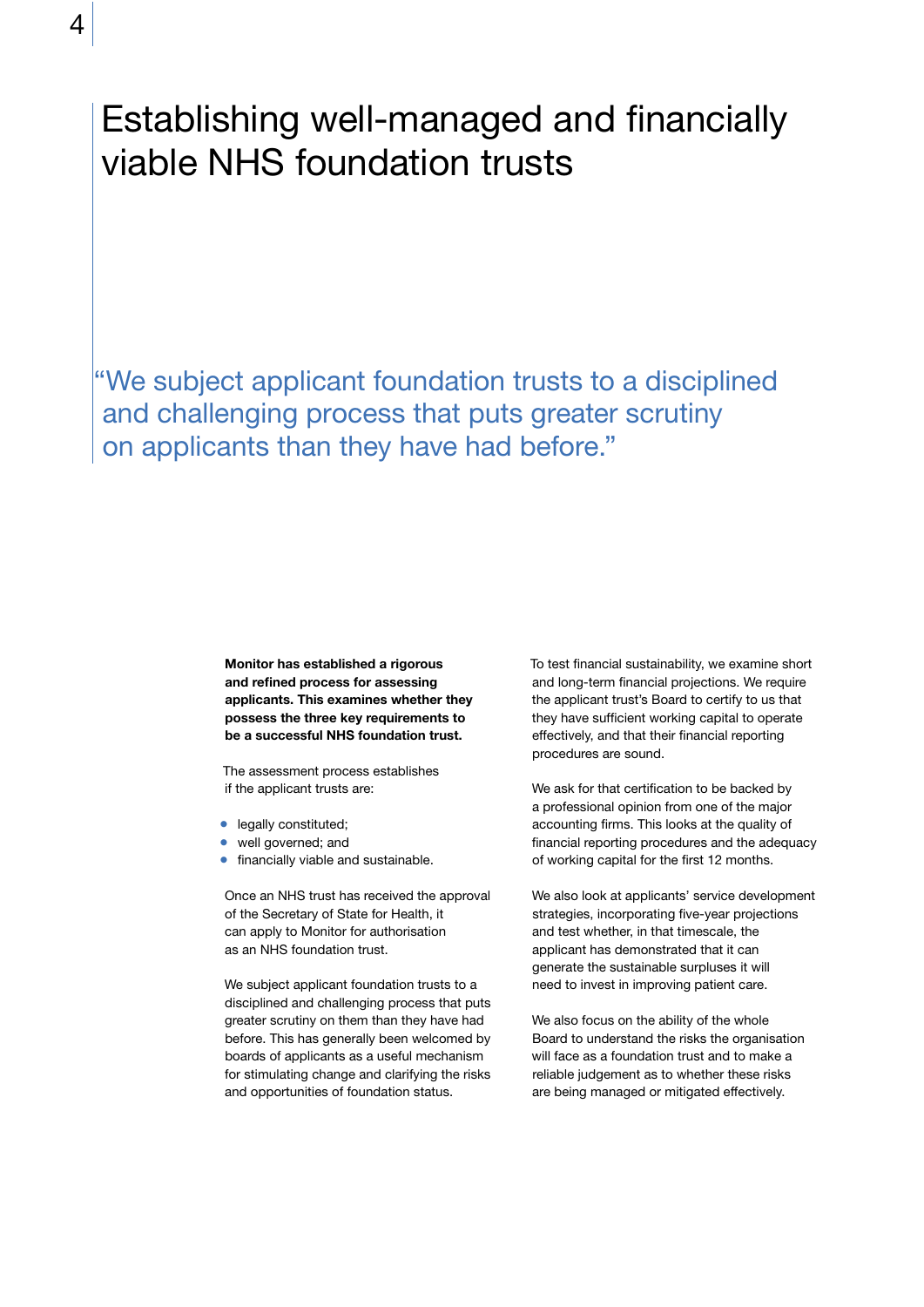The first group of NHS trusts was referred to us by the Secretary of State in January 2004. The first 10 NHS foundation trusts were authorised by Monitor with effect from 1 April 2004 with further authorisations made in July 2004 and on January, April and June 2005.

You will find a complete list of NHS foundation trusts at the front of this report or on the Monitor website at www.monitor-nhsft.gov.uk

Additionally, 12 applicants for NHS foundation trust status were not authorised. Six of these applications were deferred, with the NHS trust asked to undertake further work in specific areas in support of its application. The other six applications were either refused by Monitor or withdrawn by the trust. If any of these six applicants wish to be considered again by Monitor they will have to re-apply first to the Secretary of State for approval.

We expect the next group of applicants to be passed to Monitor by the Secretary of State in the winter of 2005, with a view to authorisation decisions in spring 2006.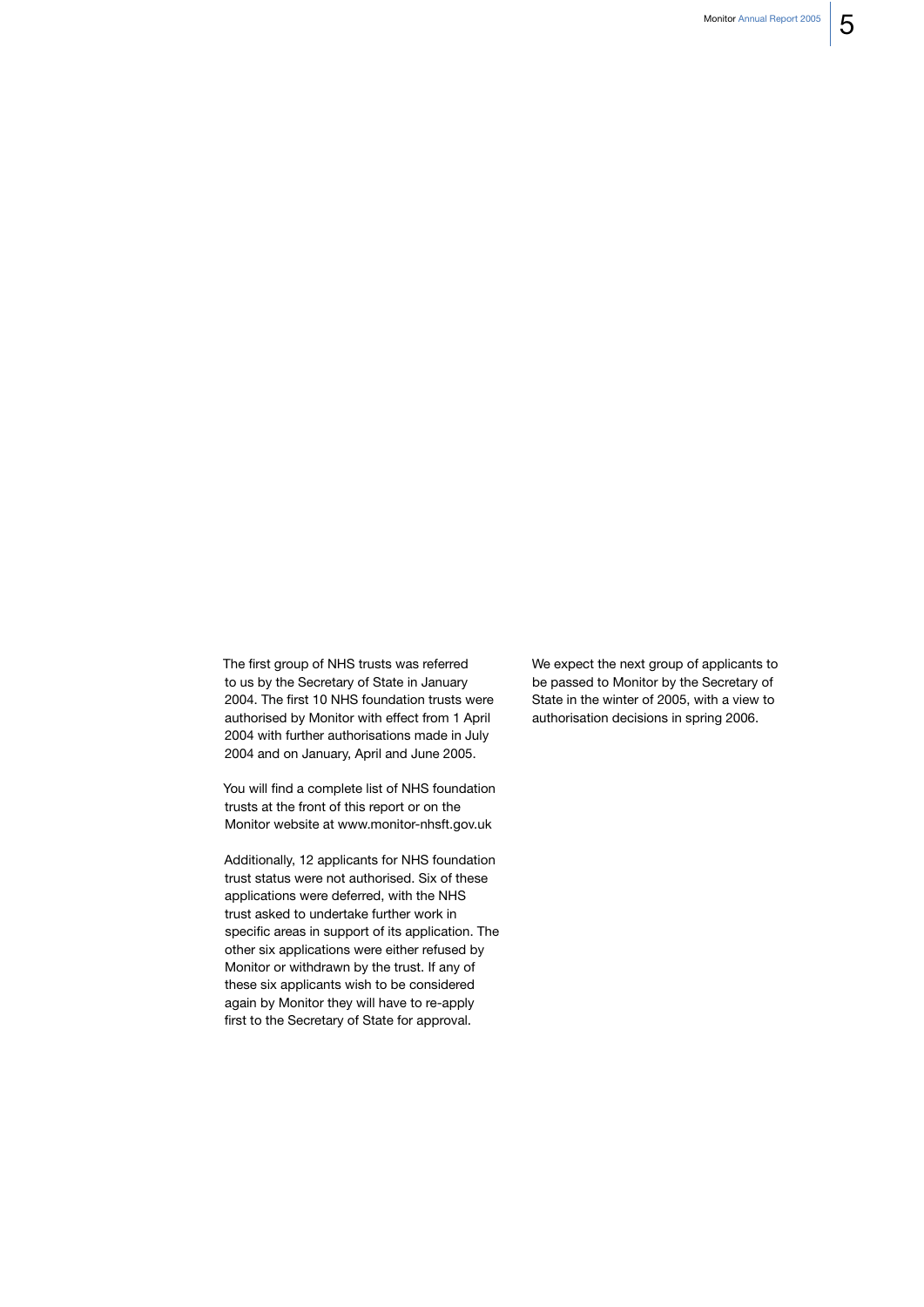# **Focus on Stockport NHS Foundation Trust**

#### **Fresh development**

Stockport provides acute hospital care to over 350,000 people in **Stockport and North Derbyshire's High Peak. The most dramatic** evidence of its achievement of foundation trust status is clearly visible for everyone in the local community to see.

Work has started on a new £25 million Cardiology and Surgical Unit (CSU) which is due to be operational by the summer of 2006. The foundation trust used its new freedoms to gain financial backing for the development which provides additional theatres, a 32 bed short stay unit, an eight bed coronary care facility and a 21 bed clinical management unit.

In the past, Stockport's CSU proposal had not been prioritised because funding was diverted elsewhere. "Without foundation trust status, the CSU would not have happened for many years, if at all," says Chief Executive Dr Chris Burke. "Now, people can see it becoming a reality and they are getting very excited about it."

Adds Dr Mohan Datta-Chaudhuri, Clinical Director for the Division of Medicine and Associate Medical Director of the foundation trust:

"Everyone agrees that this is a very welcome development for the population of Stockport. It will cut waiting times, reduce the duration of people's hospital stays and means that patients no longer have to travel further afield."

#### **Lowering stress**

Another significant development during the hospital's first 12 months as a foundation trust was to invest in an additional 330 car parking spaces. Patients can now get to clinics on time, which also means that the hospital can function more efficiently.

Trust Governor for the High Peak area. Ian Mason, has noticed a profound cultural change in the past year too.

"The management is doing very well in getting lay people involved. It's becoming our hospital and staff now have much greater involvement too because they really feel part of a team," he says. "The whole ethos of consultation, sharing and patient focus is cascading down from the top."

# Employs 3,787 people across four main sites

There are 46 wards. 11 operating theatres, three endoscopy rooms day case beds

# 867 inpatient beds and 19

Dr Chris Burke (right) on site at the construction of the new Cardiology and Surgical Unit

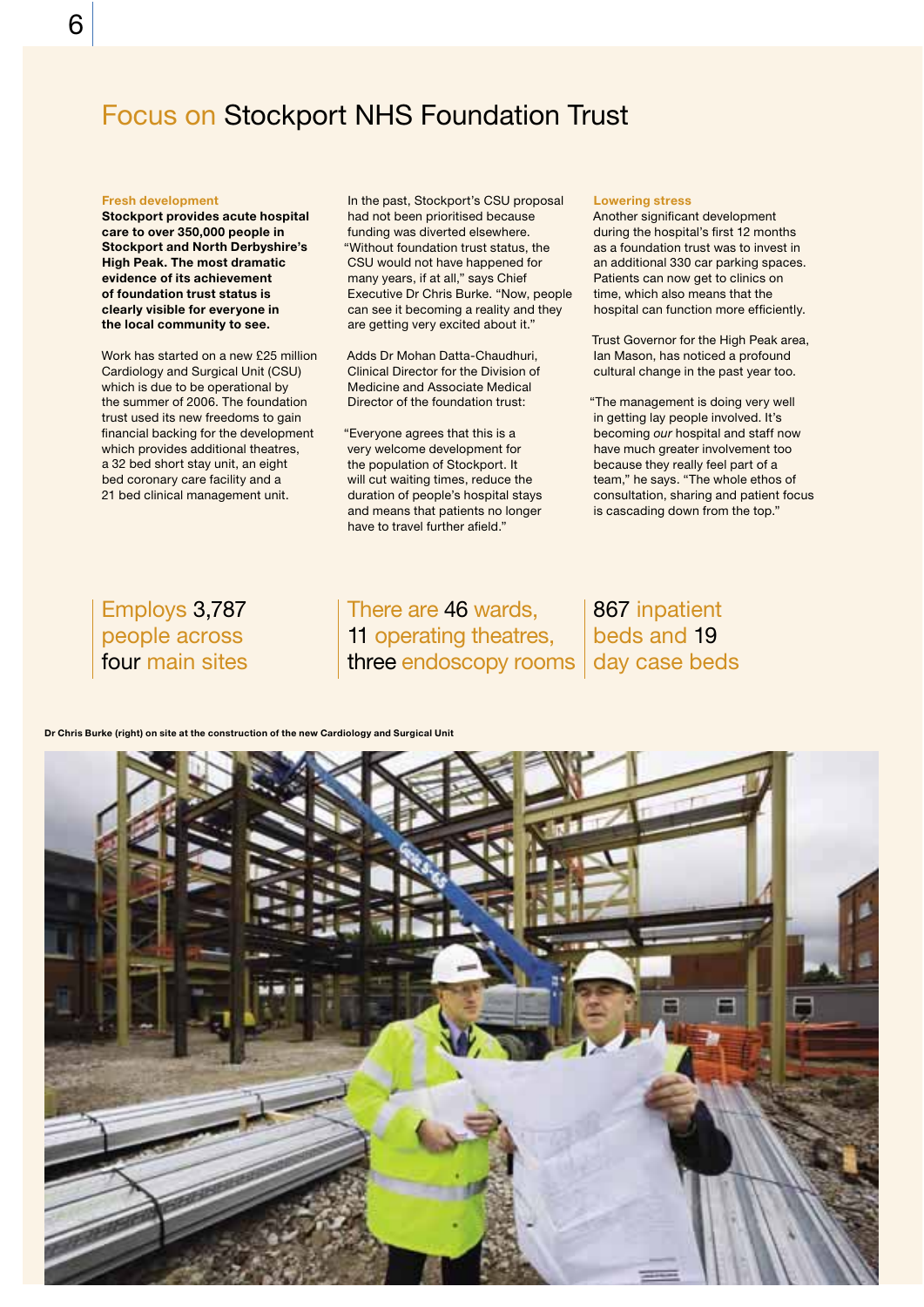

Left: Dr Datta-Chaudhuri on his daily rounds.

Below: There are now 330 additional car parking spaces



64,619 inpatients and day case attendances

# 245,049 outpatient attendances

# 79,557 A&E cases

3,321 babies born

#### **Local voices**

Through the foundation trust's 'Local Voice, Local Choice' initiative, local people, patients, staff and key partners have been involved in priority setting, planning and decision making. Membership has increased from  $5,669$  to 11,535. Links with a wide variety of community organisations have been strengthened and the trust is particularly keen on procuring locally-sourced goods and services.

But the number one priority remains patient care. The trust's 'Dignity and Respect' programme focuses firmly on visitors, concentrating on the first impression patients receive

through the hospital's communication, environment and staff behaviour.

The trust seeks to become the hospital of first choice in the Stockport and High Peak area, but key challenges remain. Says Dr Datta-Chaudhuri: "We must continue to make sure the public are satisfied. But we must also keep our staff on board. Recruitment is not a problem but retention can sometimes be difficult." Dr Burke adds: "Foundation trust status has been a step change, raising the game on how to compete. We have to secure a position within the marketplace, the independent sector and local networks in order to deliver a vibrant local hospital."



\*The 2004/05 figure excludes mental health services and child and adolescent mental health services which were transferred to a specialist mental health trust on 1 April 2004.

"Everyone agrees that this is a very welcome development for the population of **Stockport. It will cut waiting times, reduce** the duration of people's hospital stays."

Dr Mohan Datta-Chaudhuri, Clinical Director for the Division of Medicine and **Associate Medical Director of the foundation trust**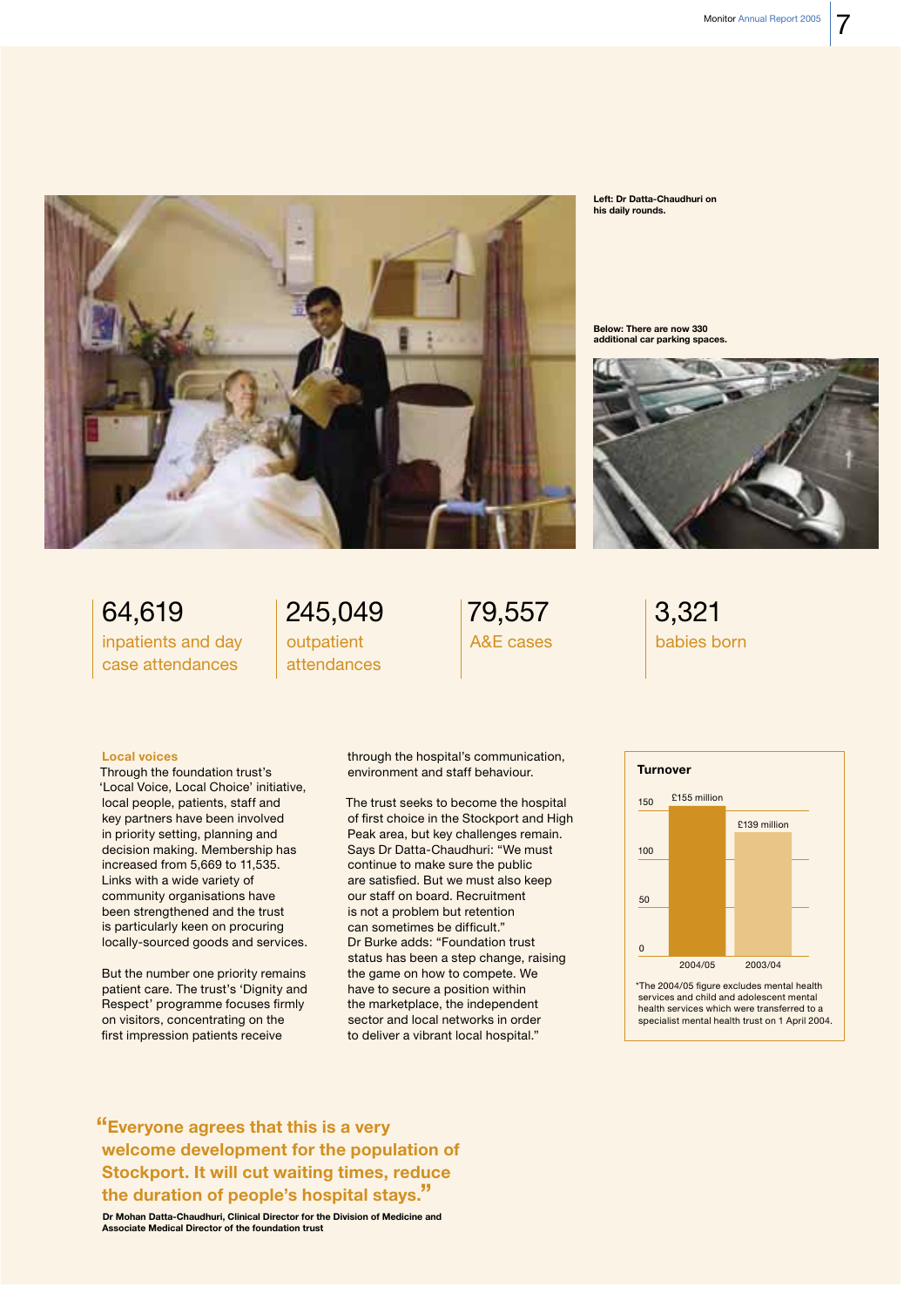# Achieving risk-based regulation

"We have adopted a risk-based approach [to regulation]...This will ensure that the regulatory burden is proportionate, with the most successful foundation trusts having less regulatory oversight."

> In establishing the regulatory framework for NHS foundation trusts, we have adopted a risk-based approach with transparency in how the risks that each NHS foundation trust faces are assessed.

This will ensure that the regulatory burden is proportionate, with the most successful foundation trusts having less regulatory oversight. Steps have also been taken to avoid duplication of regulation with other organisations and to minimise the information requirements from NHS foundation trusts. In December 2004, it was announced that half of all central collections of data were stopped or cut in size for NHS foundation trusts.

This approach follows current best practice. Notably, it corresponds closely to the principles of inspection and enforcement described in the recent Hampton Review: **Reducing Administrative Burdens:** Effective Inspection and Enforcement.

During the past year, we have completed a large part of the regulatory framework for NHS foundation trusts, including the Compliance Framework, Prudential Borrowing Code and financial reporting requirements. We have used our statutory powers of intervention with regard to Bradford Teaching Hospitals NHS Foundation Trust.

#### **Compliance Framework**

During the past year we have monitored NHS foundation trusts through quarterly financial returns and exception reports. Building on this interim approach, in November 2004 we began a three-month consultation on our proposals for the Compliance Framework. We sent over 2,000 copies of our consultation document to stakeholders in the NHS and elsewhere. We received more than 100 detailed responses and we developed our proposals to reflect common themes and new ideas contained in those responses.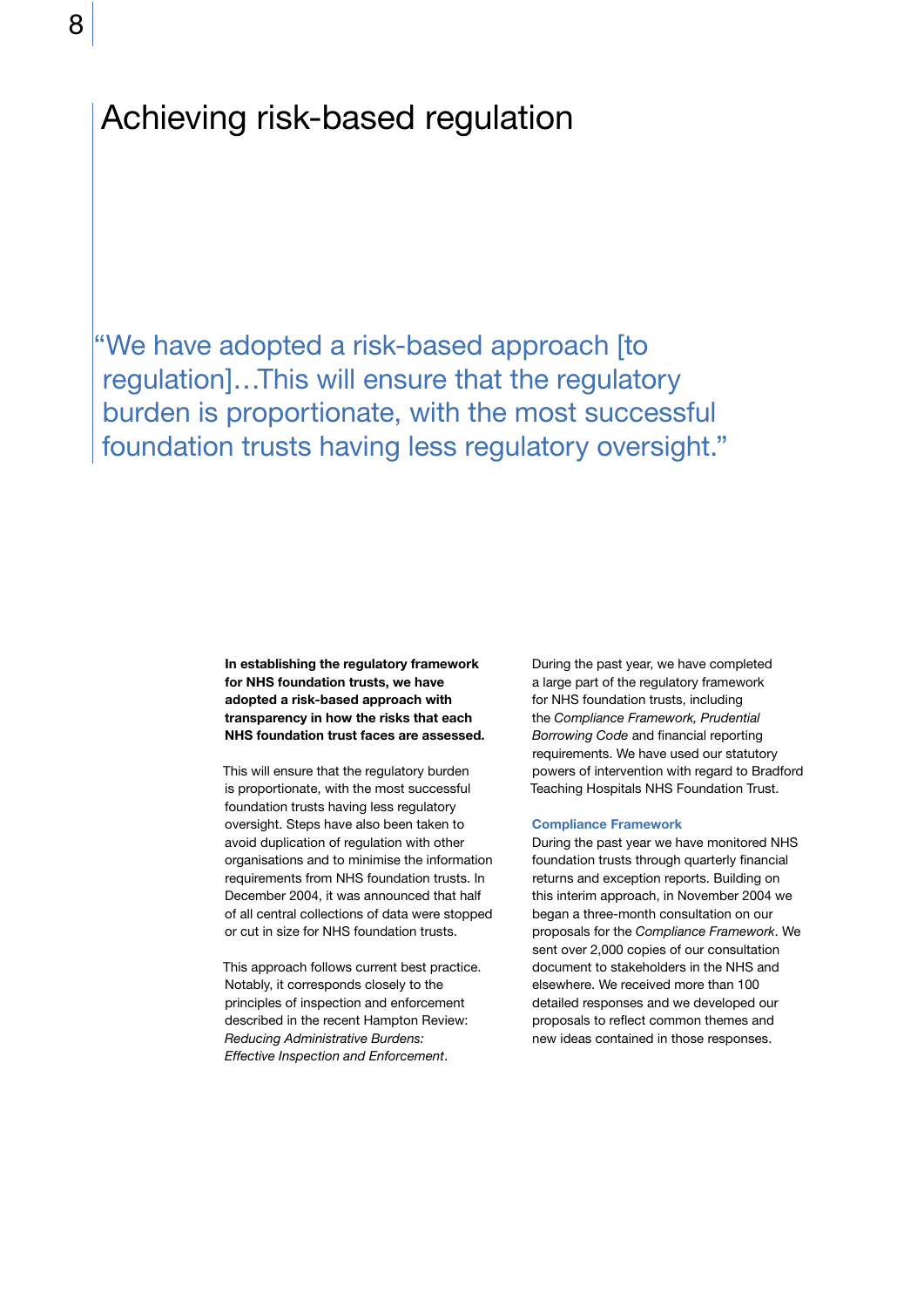We published the Compliance Framework in March 2005 (you can view it on our website at www.monitor-nhsft.gov.uk). The underlying premise of the framework is that the principal responsibility for compliance with the Terms of Authorisation rests with the Board of Directors of the NHS foundation trust. They will act as the first line of regulation. There are three main components to the Compliance Framework.

- 1 Annual assessment NHS foundation trusts will submit an annual plan to Monitor, which will be assessed to set a risk ratings. The ratings will indicate the risk of an NHS foundation trust failing to comply with its Terms of Authorisation in three areas: finance, governance and mandatory services. The ratings will be used to quide the frequency and depth of requlatory scrutiny by Monitor. The first ratings will be published in the late summer of 2005.
- 2 In-year monitoring NHS foundation trusts will report on their performance to Monitor initially on a quarterly basis. Those with the lowest financial risk will move over time to half-yearly reporting.

3 Intervention - the framework describes the approach that Monitor will adopt in determining how to intervene with a foundation trust which is significantly failing to comply with its Terms of Authorisation.

## **Prudential Borrowing Code**

In March 2005, following a consultation period, we laid the Prudential Borrowing Code before Parliament. This sets out the criteria for setting borrowing limits for each foundation trust and provides a framework for them to manage their capital positions with a greater degree of discretion than if they were still an NHS trust.

This freedom will enhance the ability of foundation trusts to respond quickly and effectively to the changing needs of patients by targeting capital where it will have the greatest positive impact on care. The code helps them to maintain prudent borrowing positions relative to their revenues and costs.

The code incentivises foundation trusts to manage their finances well and it gives greater borrowing freedom to those trusts which face the least financial risk.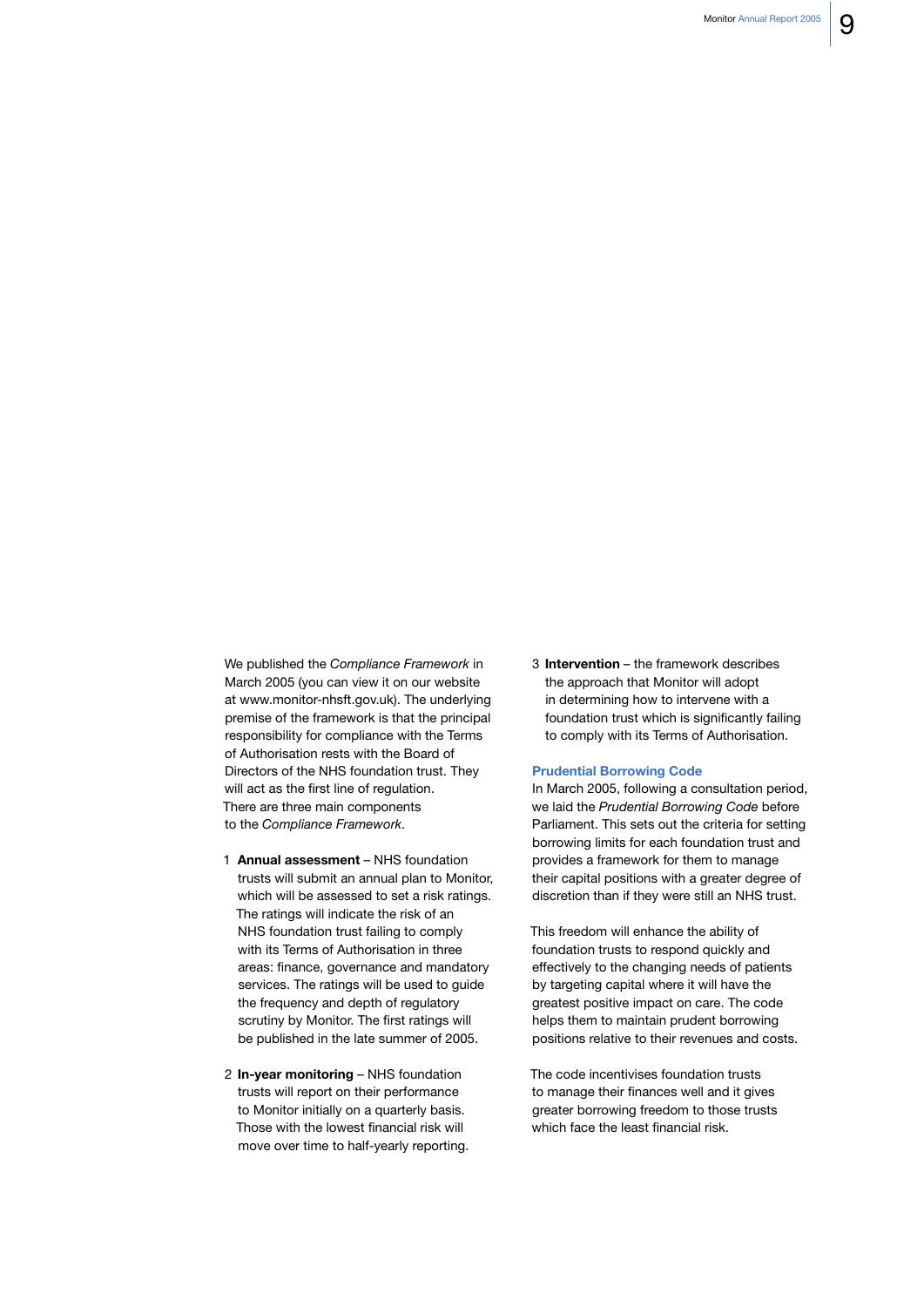The maximum cumulative amount of long-term borrowing of each NHS foundation trust is set with reference to five ratio tests which they must meet. The debt-to-capital ratio has a maximum percentage limit that varies according to Monitor's assessment of financial risk for each foundation trust. Foundation trusts with the best financial risk rating will be able to borrow on a debt to capital ratio of up to 40 per cent, subject to the other ratios being met.

#### **Financial reporting guidance**

In March 2005, following consultation, we published guidance for NHS foundation trusts on the reporting requirements for their annual reports. These requirements now correspond much more closely to UK Generally Accepted Accounting Practice (GAAP) than the requirements for NHS trusts. UK GAAP is applicable to the commercial sector. The requirements we have issued enable NHS foundation trusts to take a more commercial approach to financial reporting, facilitate their freedom to borrow and enable comparability with the private sector. The requirements also enable NHS foundation trusts to present their accounts in a more user-friendly manner, which will help to engage their members.

Foundation trusts are expected to lay their annual reports before Parliament before the summer recess and Monitor will publish its report on the consolidated accounts of NHS foundation trusts in autumn 2005.

### **Interventions**

Monitor has extensive powers of intervention if we identify that an NHS foundation trust is significantly failing to comply with its Terms of Authorisation. We are required by the Health and Social Care (Community Health and Standards) Act 2003 ("the 2003 Act") to publish details of any intervention.

These powers enable us to step in swiftly to ensure that an NHS foundation trust remedies failings in an appropriate timescale to protect the provision of patient care.

During the year, Monitor used its powers of intervention with regard to Bradford Teaching Hospitals NHS Foundation Trust.

The deteriorating financial situation at Bradford Teaching Hospitals was highlighted by its first quarterly monitoring report submitted at the end of July. Following discussions with its Board, Monitor determined that the foundation trust was failing to comply with its duty under both its Terms of Authorisation and the 2003 Act to exercise its functions effectively, efficiently and economically, and that the failure was significant.

Monitor intervened in October 2004 to appoint external advisers to review the financial position of Bradford Teaching Hospitals and make recommendations for remedial action. Both prior to that appointment and following the presentation of a report by the advisers, Monitor consulted extensively with the trust's Board and senior management team and considered their responses. After lengthy reviews by its Board, Monitor determined that it still had serious concerns. The foundation trust's severe financial predicament, particularly its liquidity position, gave rise to crucial questions of leadership. Monitor therefore intervened again in December 2004 to remove the Chair and appoint a new Chair on an interim basis.

The appointment of the interim Chair strengthened the leadership of Bradford Teaching Hospitals. This change has allowed the foundation trust to take more effective action to address its financial position, improve relations with the local health community and properly adjust to the cultural and organisational challenges of being an NHS foundation trust. These positive steps have been strengthened with the appointment of a new Chairman, David Richardson, and a new Chief Executive, Miles Scott.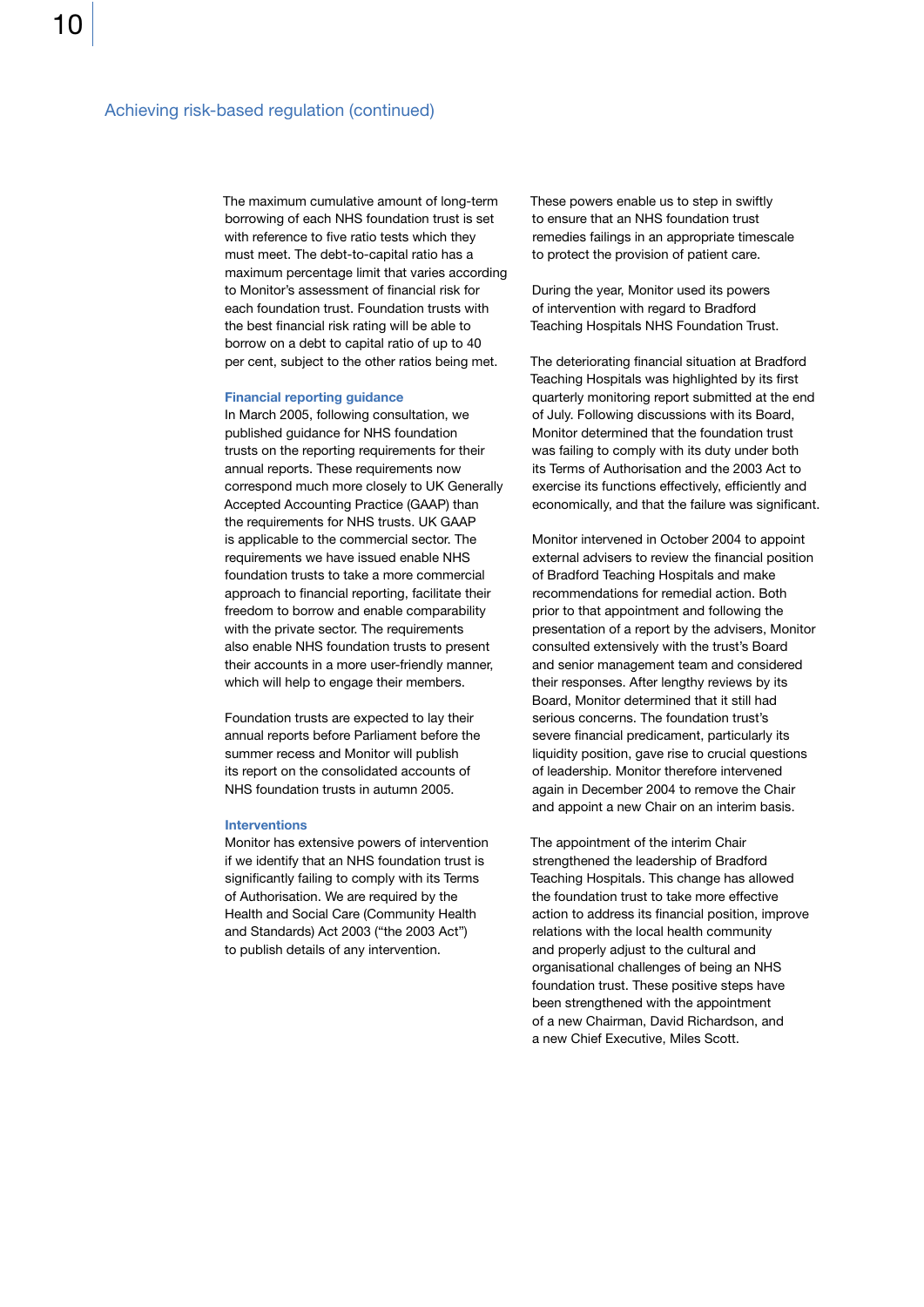# **Focus on Moorfields Eye Hospital NHS Foundation Trust**

#### A shared vision

**Moorfields Eye Hospital in London** has an enviable heritage as one of the oldest and largest specialist eye hospitals in the world. It has a global reach and reputation, with over half the UK's practising ophthalmologists and many more overseas having trained there. After being granted foundation status in April 2004, the hospital is now able to strengthen its pre-eminent position.

#### **Freedom to plan**

The change in the governance of the trust is enabling Moorfields to move speedily towards the goals laid out in its clinical development strategy. It also has enabled it to build even closer ties with some of its partners, including primary care trusts, universities and patient representative

groups such as the Roval National Institute for the Blind (RNIB).

Thanks to the financial freedoms granted by foundation trust status, the hospital has embarked on a number of projects in 2005, including the redevelopment of various outreach centres to provide larger and better-equipped clinics, and a much needed programme of investment of over £1 million to replace and upgrade equipment at all sites.

Its largest commitment, however, has been the new International Children's Eye Centre (ICEC). As Ian Balmer, Chief Executive of Moorfields says: "To build the new ICEC, we are raising significant funds from donors, but we needed the ability to underwrite the last section of funding. Foundation trust status

allowed us to do this without which it would have been a couple more years before we could have started."

#### **Beyond the clinical**

While these on-the-ground improvements yield immediate benefits, the change to foundation trust status has enabled Moorfields to develop a longer term 'shared clinical vision' strategy that places consultation with patients and trust members at the heart of the planning process.

"Shared clinical vision is primarily about looking at service delivery from the patients' perspective", says lan Balmer. "Once you really start talking with people about service provision, it becomes very obvious that there is room for improvement."

# Trust members 11,500 employing 1000 people across 11 sites

# 17,000 ophthalmic operations in 2004

Mr Bill Avlward, Medical Director at Moorfields Eve Hospital NHS Foundation Trust, performing an eve examination

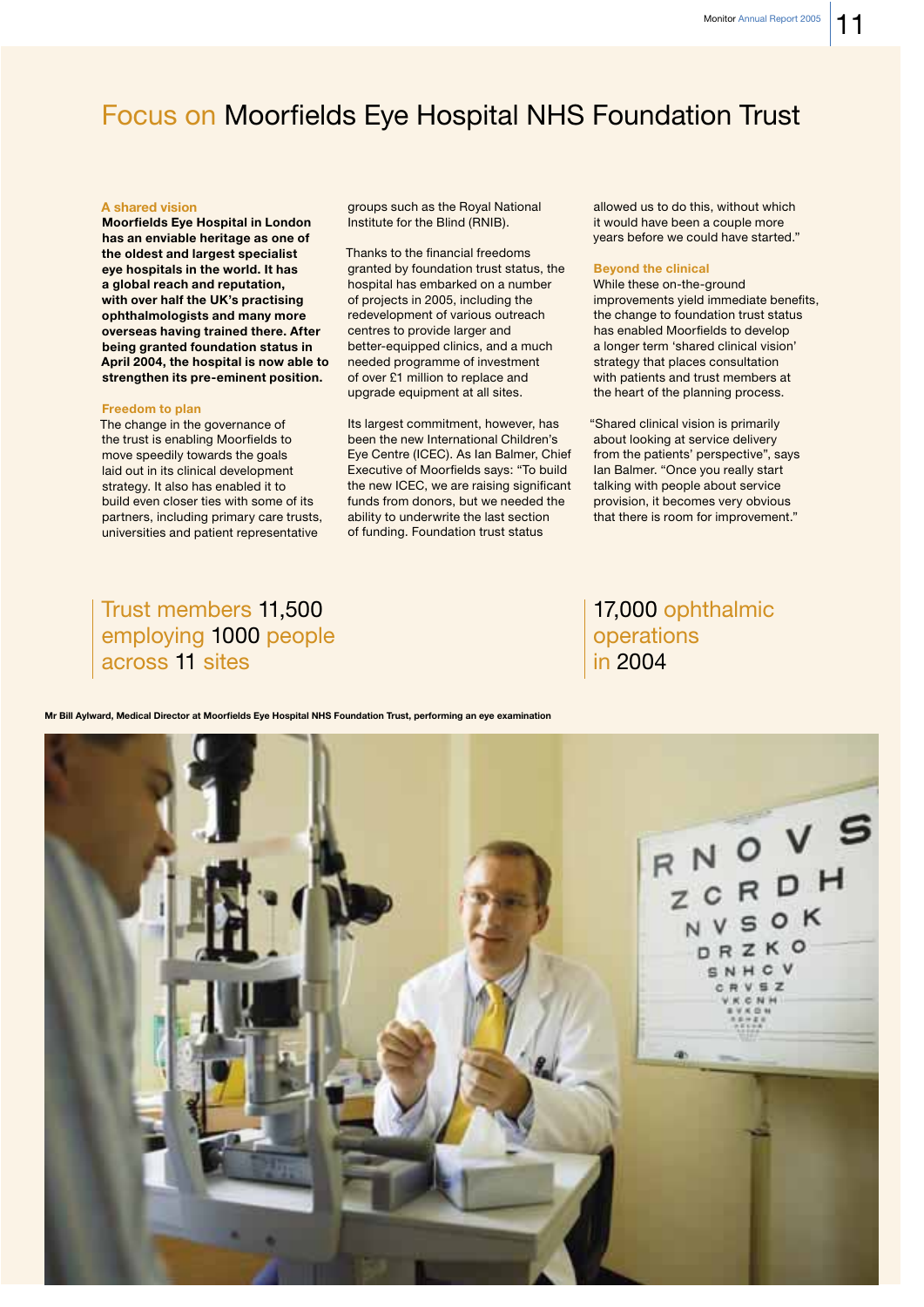

lan Balmer, Chief **Executive at Moorfields** Eye Hospital NHS **Foundation Trust. in** the children's ward

"Foundation status has granted us financial freedoms. We have the power to raise the capital to meet our development plans and aspirations."

Ian Balmer, Chief Executive, Moorfields Eye Hospital NHS Foundation Trust

"The new trust **Membership Council** has enabled us, for the first time, to get real patient input into the planning process."

**Bill Aylward, Medical Director,** Moorfields Eye Hospital **NHS Foundation Trust** 



His colleague, Bill Aylward, Medical Director at Moorfields concurs: "The contribution of patients on the Membership Council has made a big difference and really vindicates the principle that we should all be asking patients what they want rather than making assumptions."

For all concerned the key approach to improving services goes beyond the clinical. As publicly elected Governor Malcolm Barrow says: "We are focused on the holistic process of how patient care is delivered."

Ian Balmer agrees: "Foundation status allows us to become more than just a hospital. By establishing stronger links with the community we are moving towards being a provider of care services."

## An eye to the future

In partnership with the onsite Institute of Ophthalmology (part of University College London), Moorfields manages the largest ongoing ophthalmic research programme

in the world. Much of this work has international application, for example investigating the prevalence of childhood eye diseases in the less developed parts of the world.

The strength of its research agenda is crucial to Moorfields and foundation status has offered real scope for development of its future programme.

According to Ian Balmer: "Research, like everything else, requires capital funding. As the state-funded component of medical research diminishes, we have to think more entrepreneurially about how we support and deliver it. Our foundation trust status empowers us to do this."

There is real confidence at Moorfields about the future of the hospital and the NHS foundation trust movement. As Malcolm Barrow puts it: "Foundation trusts are really still in their early stages. Those of us in the vanguard have been given the opportunity to put some flesh on the bones and really advance public healthcare."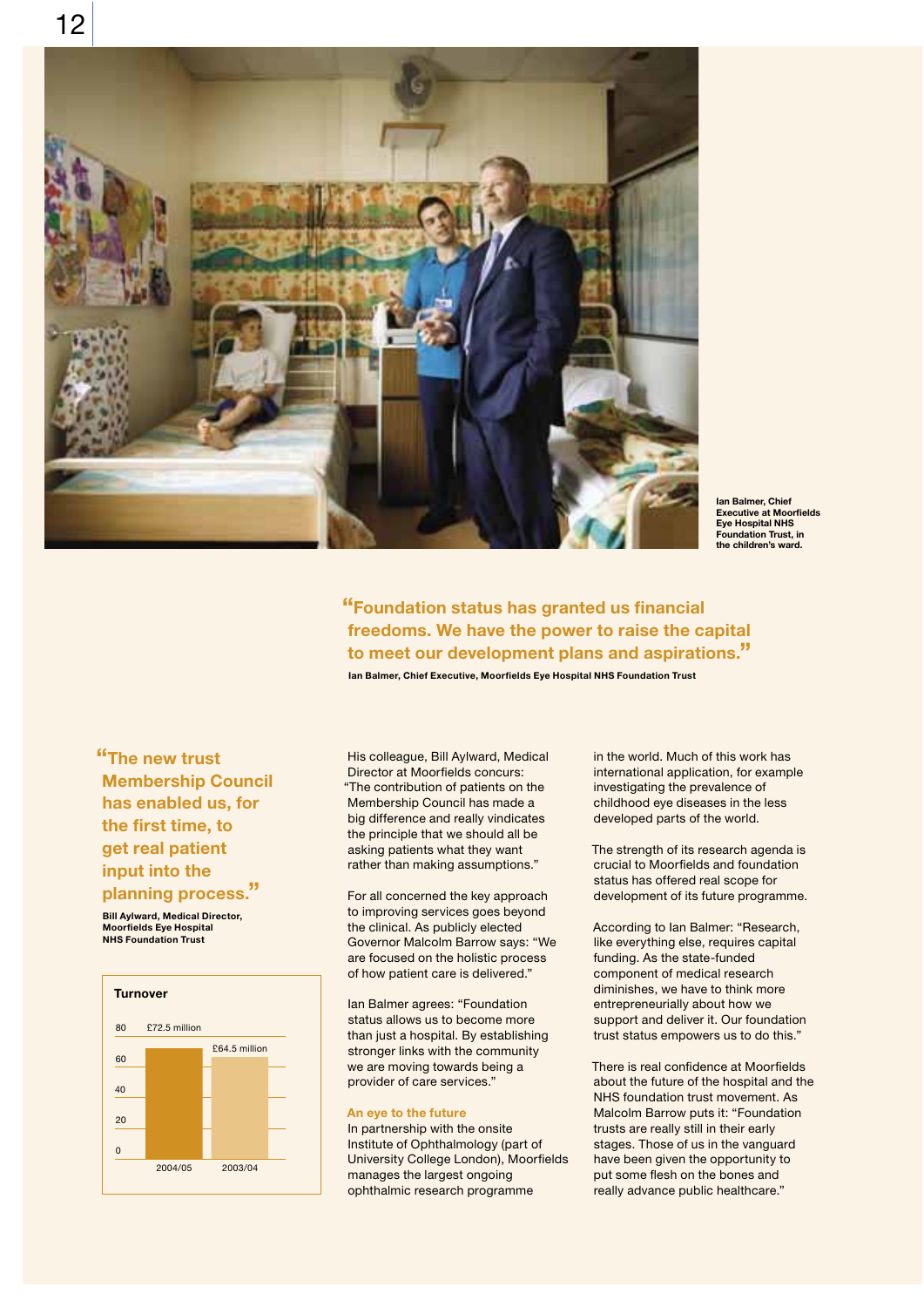# Shaping health system policy

"It is essential that regulation adds to the effectiveness of the NHS, making services better for patients."

> NHS foundation trusts are at the heart of an innovative programme of system reform in the NHS. Monitor will play a constructive role in those areas of reform that are key to the success of NHS foundation trusts. These include:

- improving the regulatory framework;
- helping NHS trusts achieve foundation status;
- shaping the new financial regime; and
- managing failure and insolvency.

#### **Improving the regulatory framework**

It is essential that regulation adds to the effectiveness of the NHS, making services better for patients. We are committed to ensuring that the regulatory framework is appropriate, looking not only at our own activities but also taking into account those of others, such as the Department of Health and the Healthcare Commission.

Effective economic regulation in health would have three objectives:

- ensuring reliable delivery of high quality services;
- fostering efficiency and accountability; and
- encouraging a fair operating environment.

At present, responsibility for these functions in healthcare is shared between a variety of organisations, principally the Department of Health, strategic health authorities and Monitor. We are encouraging debate on the best future structure for economic regulation in healthcare.

### **Helping NHS trusts achieve foundation status**

Monitor, the Department of Health and two strategic health authorities (Birmingham and The Black Country and Cheshire and Merseyside) are introducing a rigorous analysis programme to identify areas where NHS trusts need to develop to reach the standard required for foundation status. This analysis does not change the role of the Secretary of State in determining support for NHS trusts' applications and is distinct from Monitor's authorisation process.

The analysis programme will help NHS trusts and strategic health authorities (SHAs) to identify and address challenges that are identified prior to application, thereby improving their business planning and increasing the likelihood of their NHS foundation trust application being successful.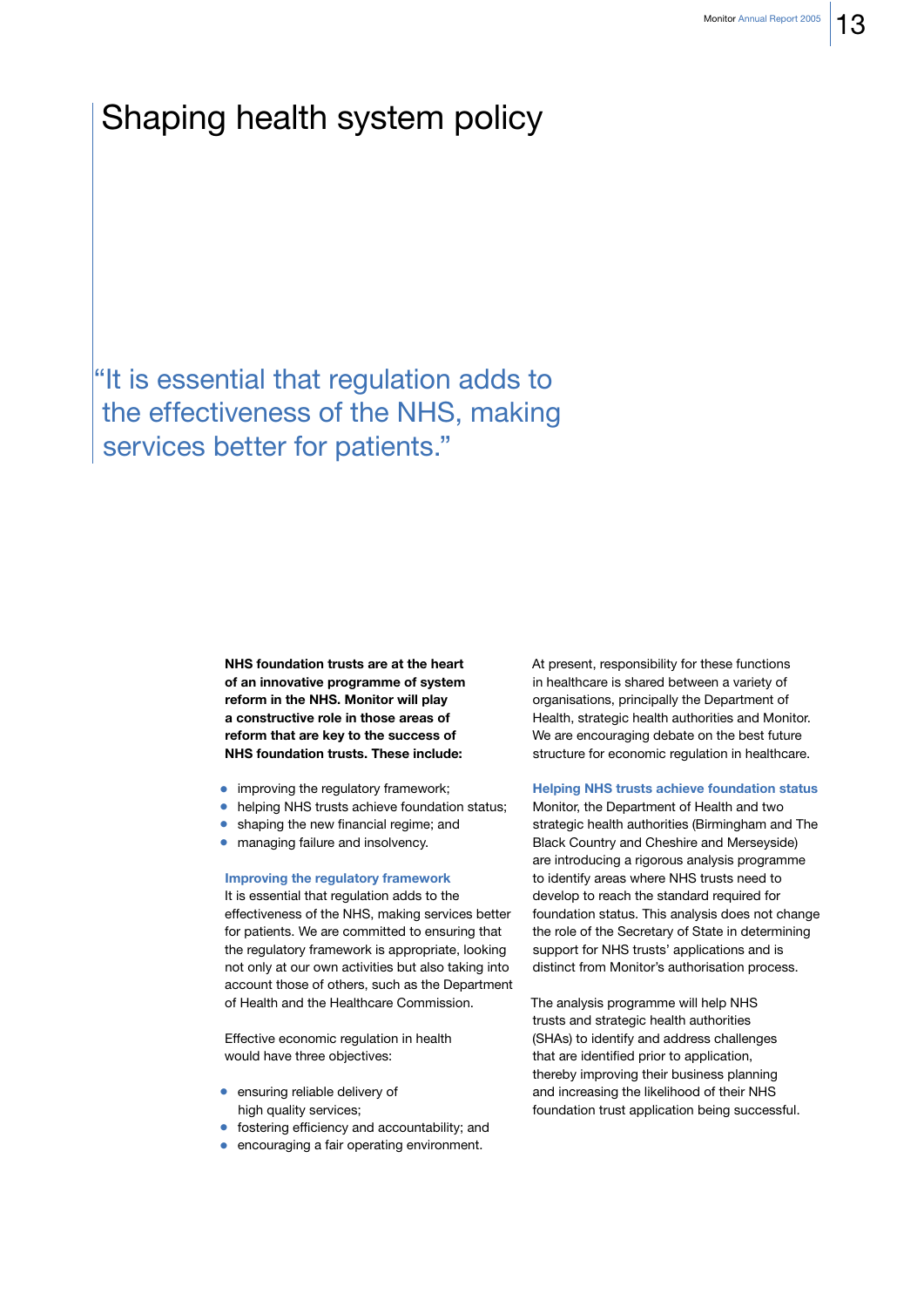We are currently conducting pilot schemes for the analysis tools in the two SHAs and we intend to develop two more SHA hubs over the next few months. Subject to the evaluation of the pilots, these four geographically distributed SHAs will act as the focus for the roll out of the programme to the rest of the NHS.

If the pilots are successful, we anticipate that the programme will be rolled out across all other SHAs and NHS trusts in autumn 2005 and will be completed within the first half of 2006.

#### Shaping the new financial regime

NHS foundation trusts have been the first users of Payment by Results (PbR), the new NHS financial regime that provides a transparent, rules-based system for paying trusts. Under PbR, payment rates are determined by a tariff which is set with reference to benchmark data from across the NHS, adjusted for local variables such as pay rates. The PbR system will reward efficiency and support patient choice. It also complements the financial freedoms enjoyed by NHS foundation trusts.

Fair and accurate tariff setting at a national level and activity coding at a local level are critical for creating the right quality and activity incentives whilst also ensuring system affordability.

All participants must have confidence in the tariff mechanism and be able to rely on it for planning over different time horizons. Large and unexplained swings in the tariff must be avoided. Monitor is therefore working closely with the Department of Health in helping to identify and address the issues which arise as PbR is extended across the NHS.

#### **Managing failure and insolvency**

The failure regime for NHS foundation trusts is a key remaining part of the regulatory framework. The legislation sets out a broad context for the management of failure in a foundation trust, ensuring that the interests of patients come first. Further work is required on the detailed regulations that are needed to underpin the legislation, for example to ensure that the interests of creditors are adequately protected.

This would encourage commercial organisations to lend to foundation trusts on acceptable terms in the absence of financial guarantees. We are taking forward work in this area, again working closely with the Department of Health, as the issues raised are pertinent to other NHS trusts as well.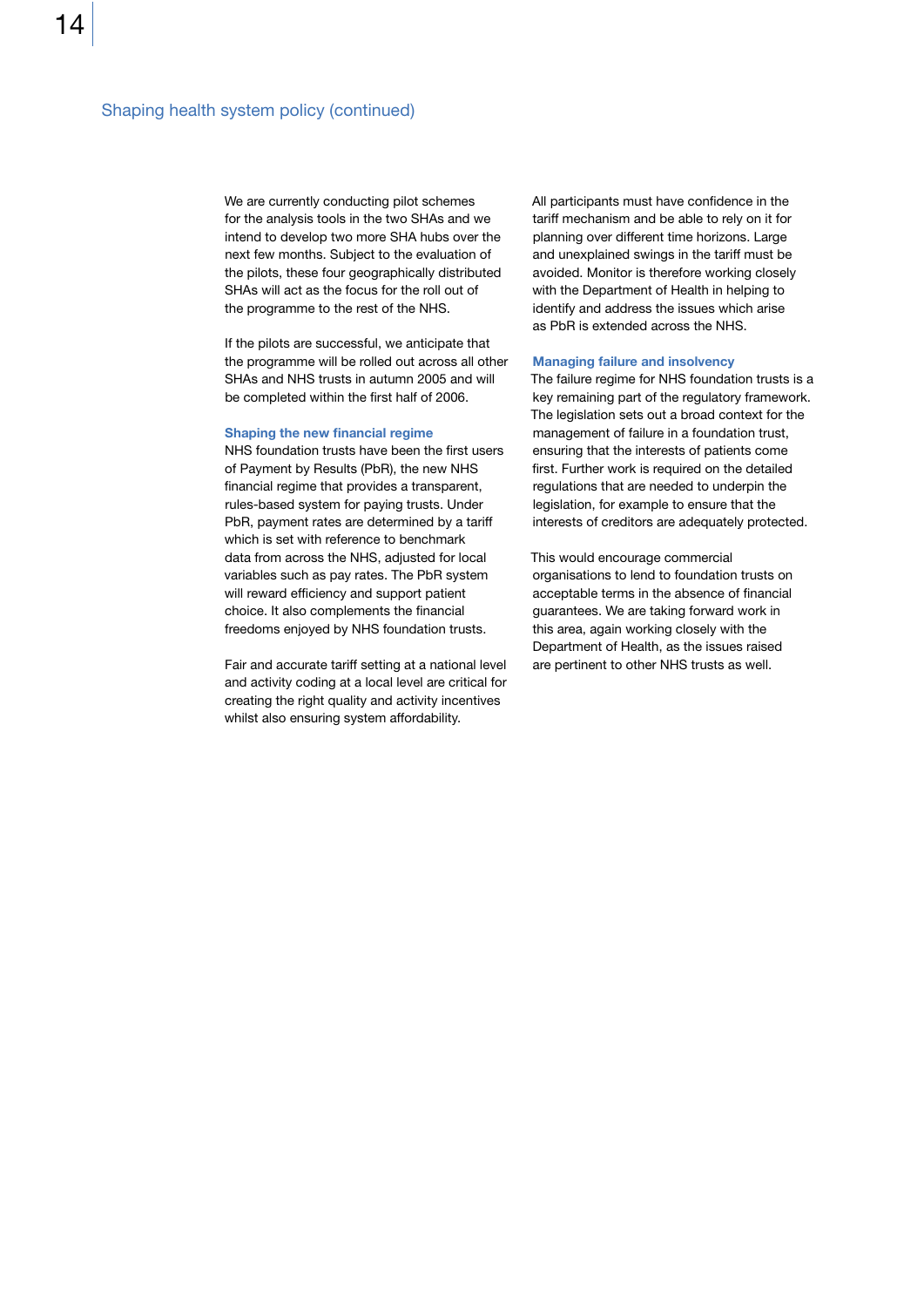# **Focus on Royal Devon and Exeter NHS Foundation Trust**

#### **New horizons**

The Royal Devon and Exeter NHS **Foundation Trust (RD&E) provides** acute hospital services to the people of Exeter, East and mid-Devon, and specialist services to people as far afield as the Channel Islands. With foundation status, the trust has continued to broaden its horizons and is building on its reputation for clinical excellence.

#### **Real investment**

The RD&E, like other foundation trusts, discovered that the new financial flexibility enabled them to see very tangible infrastructure benefits from the outset.

"We immediately had the freedom to start thinking about the layout of the hospital," says Medical Director Dr Vaughan Pierce. "We were able to start planning the substantial expansion required by our Intensive Care Unit and a new cardio catheter lab to come online later in 2005."

Foundation status has also allowed the hospital to retain its thoracic surgery unit and add a new modular operating theatre.

All of these improvements are leading to direct patient benefits and according to Dr Vaughan Pierce: "Foundation trust status provides freedom from constantly pursuing capital. It enables us to construct the hospital we need to meet current and future requirements."

#### **Real engagement**

The RD&E's 10,000 trust members are spread across many rural areas. Hence it is perhaps no surprise that the other key benefit to come from foundation trust status has been the opportunity to engage with local communities about what they need most from their hospital.

The RD&E employs a service development strategy based on engagement with the staff and public members of the trust, where each was asked for the three things they felt were most important to improving service at the hospital. Their responses led to the creation of a number of core service strategies, including improved access to services, building better partnerships and improved use of the skills of staff.

# Employs 5,800 people, 30 wards, 20 operating theatres

850 inpatient beds and over 60 daycase beds "Achieving foundation status has opened up a different view of the future and of how healthcare can be." Angela Pedder, Chief Executive, RD&E

Angela Pedder, Chief Executive (right), at the new modular operating theatre

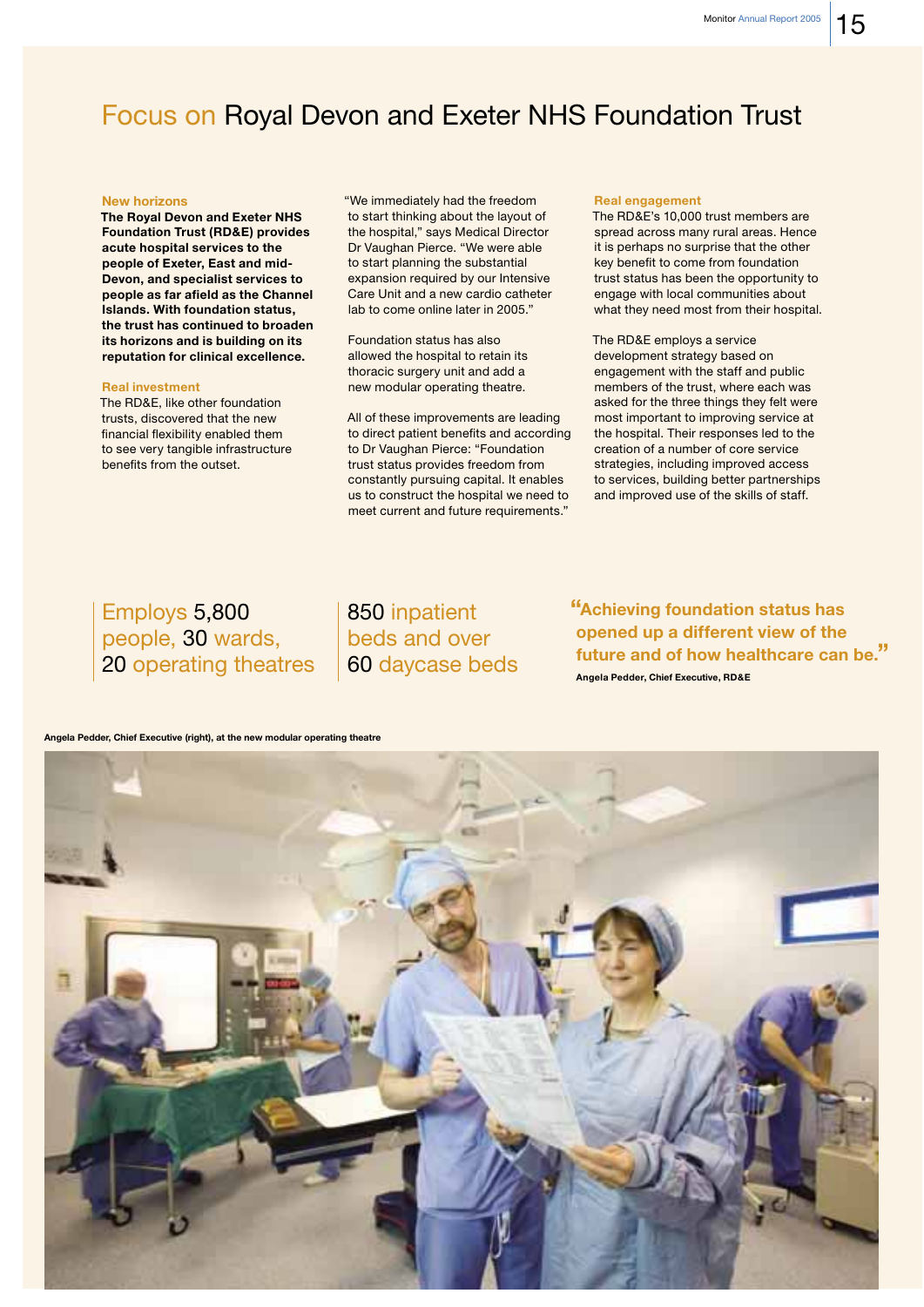

Above: Dr Vaughan Pierce, Medical Director (right), surveys the site of the new Cardiac Catheter Laboratory which is under construction

120,000 inpatient attendances 260,000 outpatient attendances

2,900 babies born

"Our performance against these new targets will be benchmarked going forward," says the trust's Chief Executive Angela Pedder. "This is a perfect example of how foundation status has led to more consultation and local decision making."

However, she acknowledges that there is still much to do: "We are just beginning to see arrangements and relationships with the local community yielding real results. This is only the start of a long journey."

Perhaps the trust's approach to community engagement is best embodied by publicly elected Governor Reuben Miles. Born at the RD&E and having lived in the rural community, Reuben has developed an understanding of what local people require from the hospital.

"The four mid-Devon governors have regular local meetings with members of the community to discuss the issues important to them", he says. "We advertise these locally and send posters out detailing the key topics up for discussion and inviting local involvement. These meetings attract up to 35 members of the public, which is high for such a rural area."

#### **Meeting the challenge**

While the new financial freedoms of foundation status allow the trust to plan much further ahead, Angela Pedder believes that this brings additional accountability: "Trusts must have the utmost clarity about their financial strategy before embarking on the path to foundation status, as it brings significant added responsibility."

Angela sums up the challenges faced in becoming a foundation trust: "If we have learnt one thing about foundation trust status it's that you must be more free thinking. The freedom to act and question the established way of doing things has opened up a world of possibilities. It's widened our horizons."

65,000 A&E cases



Reuben Miles, Governor (left), RD&E



"We have been told by many of our local community that we are trusted to look after their best interests and make the right decisions. That is very rewarding in itself." Reuben Miles, Governor, RD&E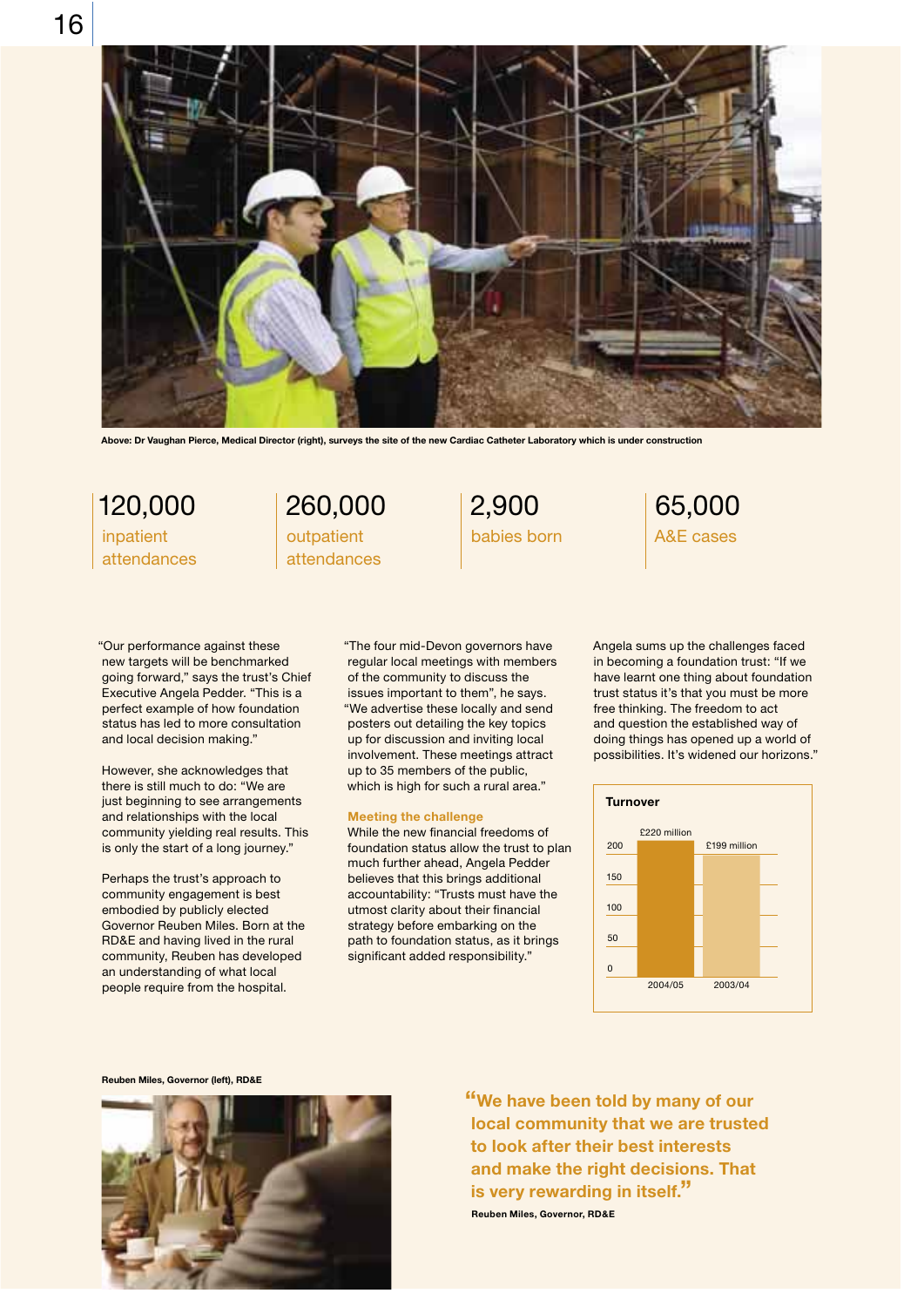# **Building Monitor**

# "We depend upon the commitment and skills of our people to achieve our objectives."

## We have made excellent progress this year in determining our appropriate organisational structure and in staffing it with Monitor employees.

During 2004-05, we built the organisation up from two to 33 permanent members of staff, attracting and developing highly qualified and motivated people. During this year, we have also developed our internal structure so that it provides an improved fit for the organisation's regulatory duties.

We have established a Regulatory Operations Directorate which has accounted for most of our permanent recruitment. This directorate incorporates teams working on assessment, monitoring, compliance and intervention. We have learned from experience that integrating these key areas provides more efficient regulation.

We have created a permanent Legal Directorate, which provides advice to the Board and to all our teams on every aspect of our work. We will also expand the team to ensure we have adequate resources to cover compliance and intervention.

In the next year we will be developing a Strategy Directorate, which will focus on the strategic issues affecting Monitor and NHS foundation trusts, external relationship management and policy development.

Given the scale of work we have faced and because many of our projects have been essentially short-term in nature, we have continued to use external consultants during the last year. The proportion of Monitor's spend on external consultancy has decreased this year by over 10 per cent and this proportion will continue to decrease as the organisation matures and becomes fully staffed.

We have developed employment policies on a range of issues from health and safety and equality and diversity. Employment policies are always kept under review to ensure compliance with relevant legislation and best practice.

We depend upon the commitment and skills of our people to achieve our objectives. We have developed processes for engaging staff, carrying out a staff survey in December 2004. We also developed the skills of the assessment staff at an event held in the summer of 2004.

Looking forward, we will maintain the organisational structure that is needed to meet Monitor's requirements, ensuring we attract and retain the best talent to carry out our work effectively and efficiently. We will continue to engage staff on a range of issues, to develop a committed and focused workforce. We will also consult on and deliver a range of HR improvements covering personal development, performance management and pay and reward.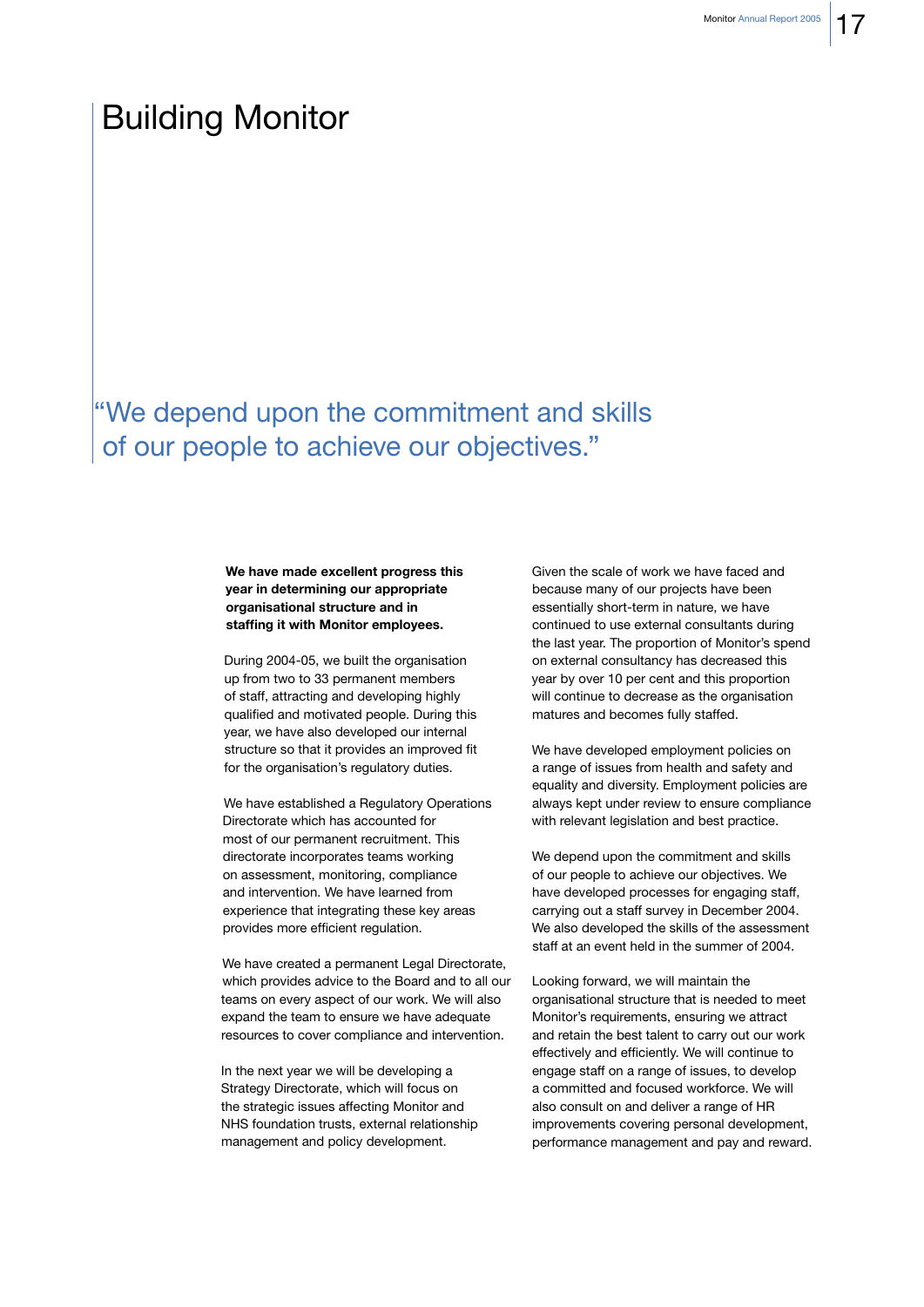# **The Board**

Monitor's Board comprises the Executive Chairman, William Moyes, and four non-executive directors. In March, the Board appointed existing Non-Executive Director Christopher Mellor as Deputy Chairman.

The minutes of all Board meetings are available on our website, www.monitor-nhsft.gov.uk. We have formally established and held regular meetings of the Audit Committee. **Meetings between the Monitor Board and the Board of trusts** applying for foundation status are an established part of the assessment process.



Dr William Moyes **Executive Chairman** 

Dr Moyes was appointed Executive Chairman in January 2004. He was previously Director-General of the British Retail Consortium from 2000 to 2003 and Head of the Infrastructure Investments Department at the Bank of Scotland. He joined the British Linen Bank (a wholly-owned subsidiary of the Bank of Scotland) in 1994. Before that, he held a variety of posts in the Scottish Office, including Director of Strategy and Performance Management in the Management Executive of the NHS in Scotland. He joined the Civil Service in 1974 in the then Department of the Environment and was a member of the economic secretariat in the Cabinet Office between 1980 and 1983.



**Christopher Mellor Deputy Chairman** 

Mr Mellor was appointed for a period of three years from 10 May 2004. He is Chair of Monitor's Audit Committee, Mr Mellor retired as Chief Executive of Anglian Water Group plc in March 2003 after 13 years with the company. Previously he was a Non-Executive Director of Addenbrooke's NHS Trust between 1994 and 1998, where he was Chair of the Audit Committee. Mr Mellor has held a number of public positions, including Chairman of the Anglian Region Sustainable Development Forum and membership of the Government's Advisory Committee on Business in the Environment.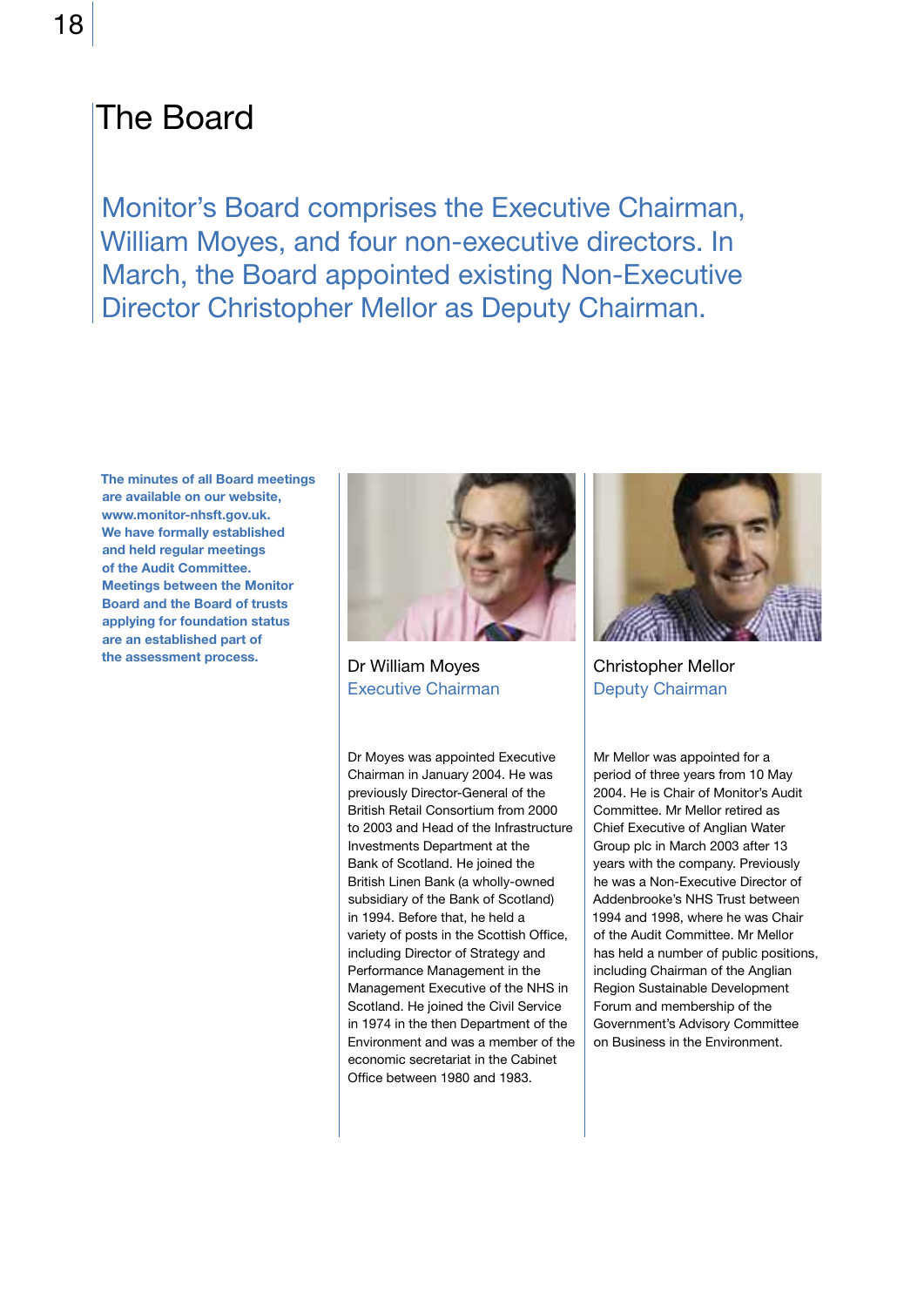

Dr Penelope Dash **Non-Executive Director** 

Dr Dash was appointed for a period of four years from 10 May 2004. Dr Dash holds a range of positions as a freelance Healthcare Strategy Consultant and Advisor, working for a number of organisations across the NHS, private and voluntary sectors. She was previously Head of Strategy and Planning at the Department of Health until 2001. She started her career as a doctor in hospitals in London and is a member of the Royal College of Physicians. Dr Dash worked for Kaiser Permanente and the Boston Consulting Group in the United States.



Jude Goffe **Non-Executive Director** 

Ms Goffe was appointed for a period of four years from 12 July 2004. A venture capital and corporate advisor, she was previously Non-**Executive Director of Moorfields** Eye Hospital NHS Foundation Trust and a Non-Executive Member of the Board of the Independent Television Commission (ITC). Between 1984 and 1991 she was employed by the 3i Group plc in a number of investment roles, culminating in the position of Investment Director. Ms Goffe is a chartered accountant by profession.



Kate Nealon **Non-Executive Director** 

Ms Nealon was appointed for a period of three years from 10 June 2004. She is a member of Monitor's Audit Committee, Ms Nealon is also a Non-Executive Director with HBOS plc and Cable and Wireless plc. Previously she worked for Standard Chartered, latterly as Group Head of Legal and Compliance from 1992 to 2004. A US-qualified lawyer, she has practised international banking and regulatory law in New York. Ms Nealon has spoken and written extensively on corporate governance and business ethics. She is also a Senior Associate at the Judge Institute of Management at the University of Cambridge. In addition, Ms Nealon carries out anti-money laundering training as a consultant with European Bank for Reconstruction and Development (EBRD).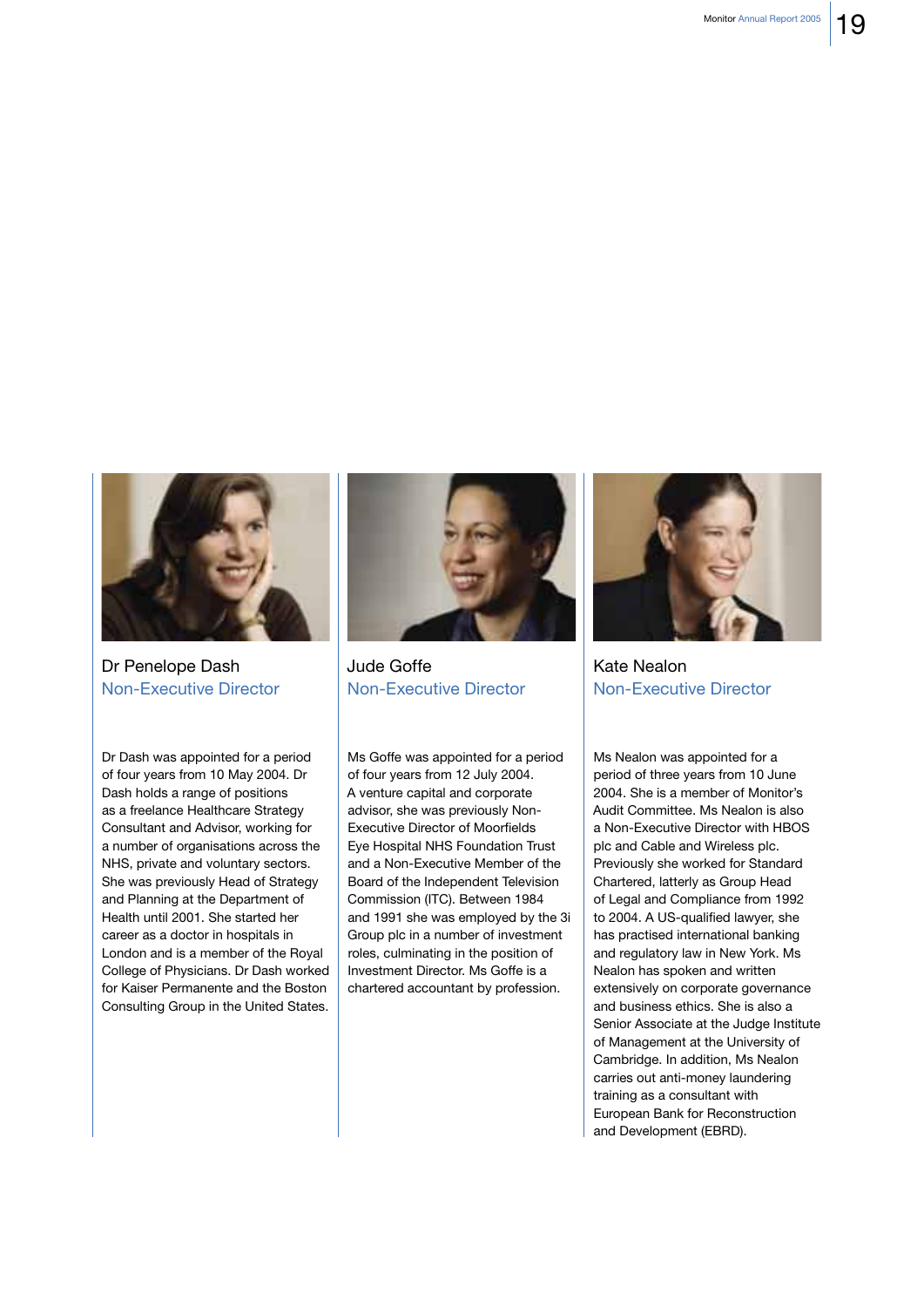# **Accounts** Foreword to the accounts

These accounts reflect the operations of the Independent Regulator of NHS Foundation Trusts (Monitor). Monitor is responsible for authorising, monitoring and regulating NHS foundation trusts and was established under the Health and Social Care (Community Health and Standards) Act 2003.

## **Principal activities**

#### **Authorising NHS foundation trusts**

Monitor receives and considers applications from NHS trusts seeking NHS foundation trust status. If satisfied that certain criteria are met, it authorises them to operate as NHS foundation trusts. The terms of their formal authorisation set out the conditions under which an NHS foundation trust is required to operate.

#### **Requlation and compliance**

Once NHS foundation trusts are established. their activities are monitored to ensure that they comply with the requirements of their Terms of Authorisation. Inspection of the performance of an NHS foundation trust

against healthcare standards is carried out by the Healthcare Commission, which will, when appropriate, send Monitor copies of their inspection reports. Monitor has the power to intervene in the running of an NHS foundation trust in the event of a significant failure to comply with its Terms of Authorisation.

## Results for the year

Monitor achieved a breakeven position during the year, with grant-in-aid of £16.0 million covering its costs. Of this funding, £14.9 million was revenue and £1.1 million was capital grant and was used to fund the purchase of fixed assets.

'Building Monitor' on page 17 sets out a review of Monitor's development during the year and future plans.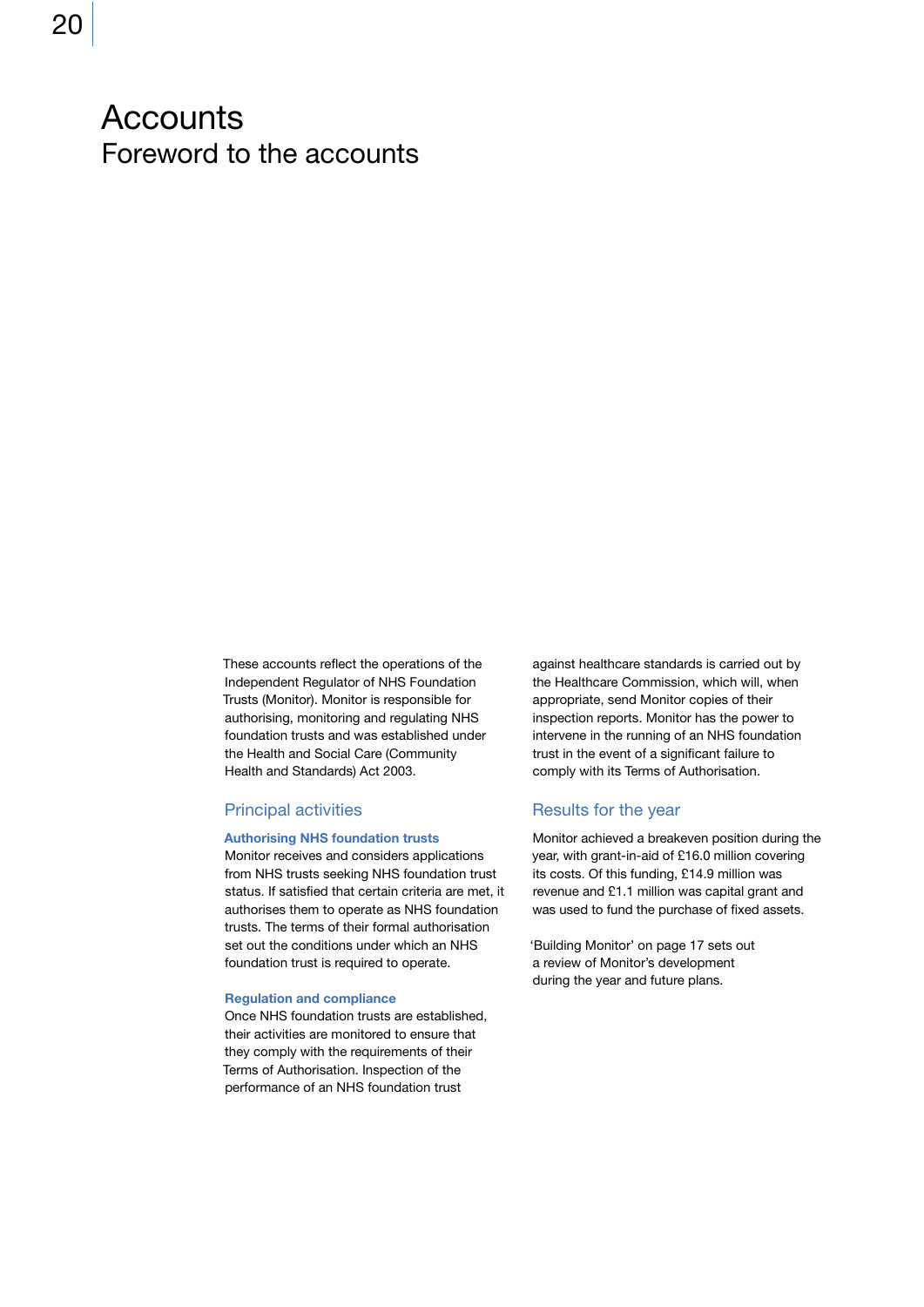# **Board membership**

### **Dr William Moves**

(Executive Chairman) was appointed for a period of four years from 5 January 2004.

#### **Mr Christopher Mellor**

(Deputy Chairman) was appointed for a period of three years from 10 May 2004.

#### **Dr Penelope Dash**

(Non-Executive Director) was appointed for a period of four years from 10 May 2004.

#### **Ms Jude Goffe**

(Non-Executive Director) was appointed for a period of four years from 12 July 2004.

### **Ms Kate Nealon**

(Non-Executive Director) was appointed for a period of three years from 10 June 2004.

#### **Mr Brian Parrott**

(Non-Executive Director) term of appointment ended on 30 June 2004.

#### **Mr Colin Davies**

(Non-Executive Director) term of appointment ended on 8 April 2004.

## Preparation of accounts

In accordance with the provisions of Schedule 2 of the Health and Social Care (Community Health and Standards) Act 2003, these accounts have been prepared in a form directed by the Secretary of State. These accounts cover the year ended 31 March 2005.

## Employment

A number of employment policies have been developed and Monitor will continue to enhance and develop all aspects of staff employment arrangements. The policies have been developed to ensure compliance with the law, embrace good practice and address diversity. The organisation is committed to equal opportunities. It is opposed to all forms of discrimination, whether intended or unintended. An internal staff communications strategy will be finalised in 2005 to ensure that appropriate information is provided to staff and that suitable consultation takes place.

## **Health and safety**

Monitor complies with all relevant legislation concerning health and safety at work. Programmes of inspections, tests, risk assessments and training are in progress and Monitor is committed to ensuring that safe working conditions are provided for employees, contract staff and visitors.

# Statement of payment practices

Monitor has adhered to its policy to pay suppliers in accordance with the Better Payments Practice Code for the year ended 31 March 2005.

## **Register of interests**

A register of interests of Board members is maintained by the Secretary to the Board and is available on Monitor's website.

## Audit

The auditor of Monitor is the Comptroller and Auditor General, Details of the audit fee for the year ended 31 March 2005 are disclosed in Note 4 to the Financial Statements. In addition to the statutory audit of the financial statements, the Comptroller and Auditor General will be auditing the consolidation of the accounts of NHS foundation trusts for the year ended 31 March 2005.

### **Dr William Moyes**

Executive Chairman 1 July 2005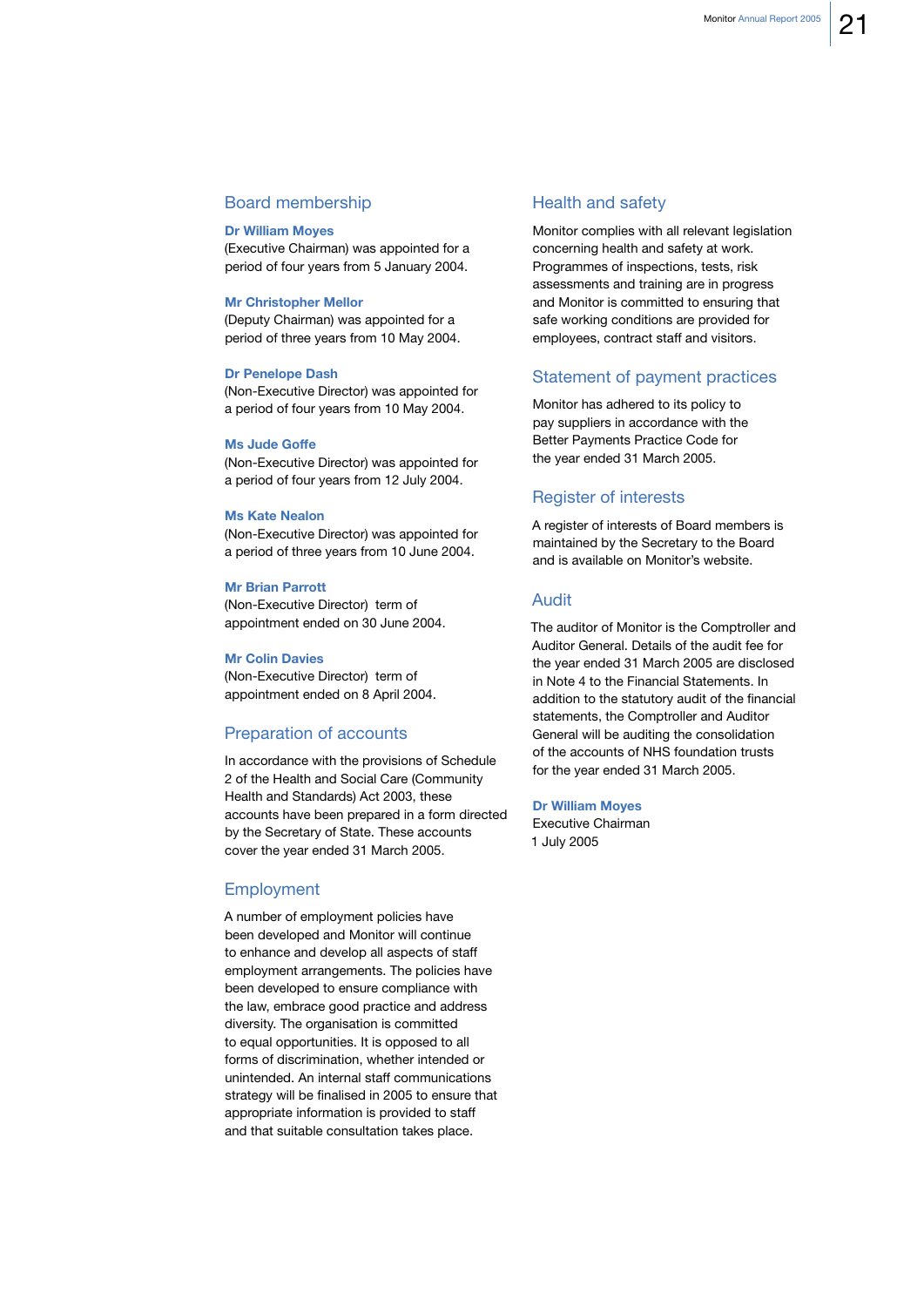# **Statement of Accounting Officer's responsibilities**

Under the Health and Social Care (Community Health and Standards) Act 2003, the Accounting Officer is required to prepare accounts for each financial year. The Secretary of State directs that these accounts present a true and fair view of Monitor's income and expenditure and cash flows for the financial year, and to the state of affairs at the year end.

In preparing the accounts, the Accounting Officer is required to:

- observe the Accounts Direction issued by the Secretary of State;
- apply suitable accounting policies on a consistent basis:
- make judgements and estimates on a reasonable basis;
- state whether applicable accounting standards have been followed, subject to any material departures disclosed and explained in the accounts;
- prepare the accounts on a going concern basis.

The Accounting Officer for the Department of Health has appointed the Executive Chairman as the Accounting Officer for Monitor. His relevant responsibilities, as Accounting Officer, including his responsibility for the propriety and regularity of the public finances, for the keeping of proper records and the safeguarding of Monitor's assets, are set out in the Non-Departmental Public Bodies' Accounting Officer Memorandum, issued by HM Treasury and published in Government Accounting.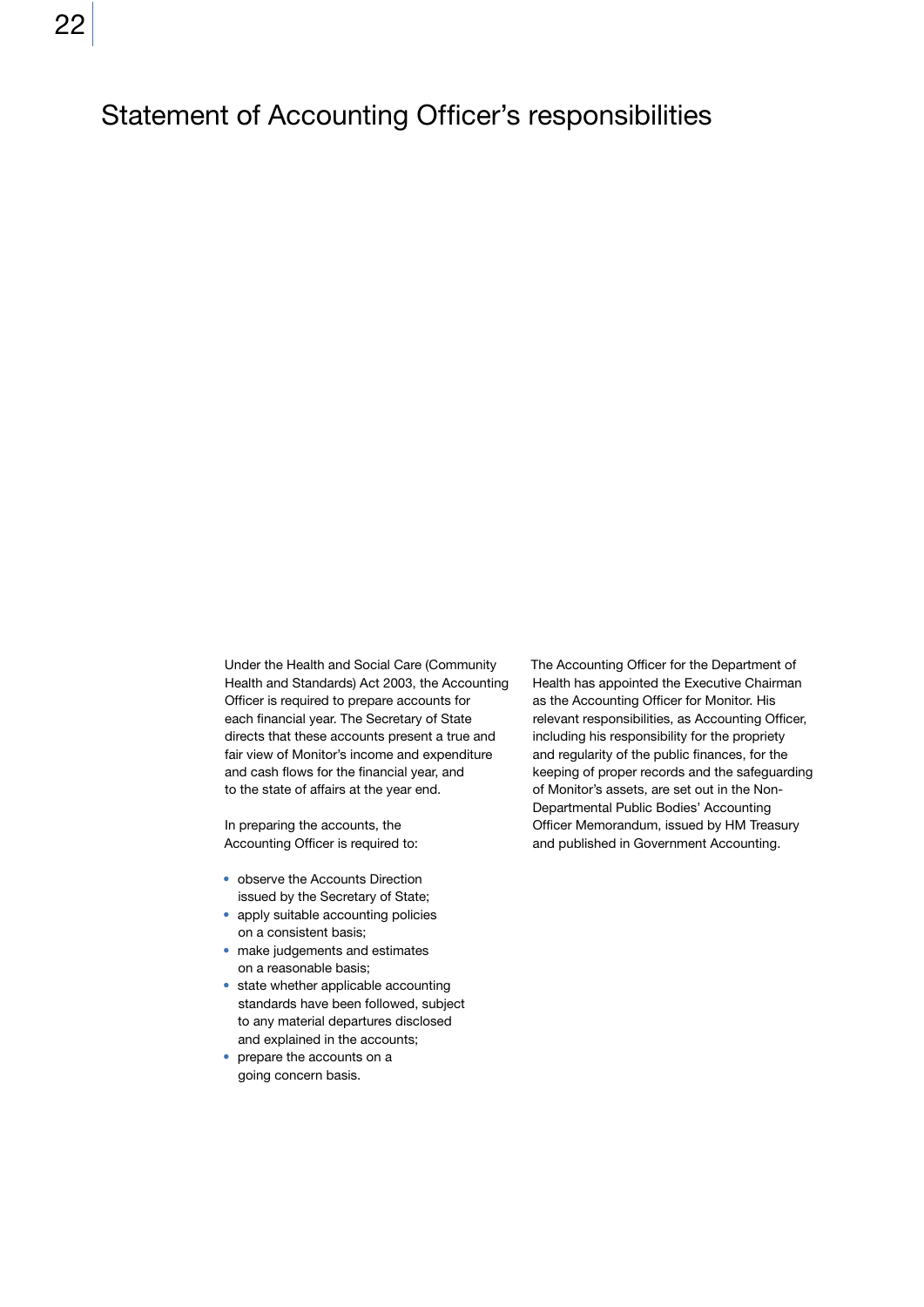# Statement on internal control

# Scope of responsibility

As Accounting Officer, I have personal responsibility for maintaining a sound system of internal control that supports the achievement of Monitor's policies, aims and objectives (as set out in the Health and Social Care (Community Health and Standards) Act 2003 and Monitor's Business Plan), whilst safeguarding the public funds and assets in accordance with the responsibilities assigned to me in Government Accounting and the Accounts Direction from the Department of Health dated 25 February 2004.

# The purpose of the system of internal control

The system of internal control is designed to manage risk to a reasonable level rather than to eliminate all risk of failure to achieve policies, aims and objectives. It can therefore only provide reasonable and not absolute assurance of effectiveness. The system of internal control is based on an ongoing process designed to:

- · identify and prioritise the risks to the achievement of Monitor's policies, aims and objectives;
- evaluate the likelihood of those risks being realised and the impact should they be realised; and
- · manage them efficiently, effectively and economically.

The system of internal control has been in place at Monitor for the year ended 31 March 2005 and up to the date of approval of the annual report and accounts, and accords with Treasury guidance.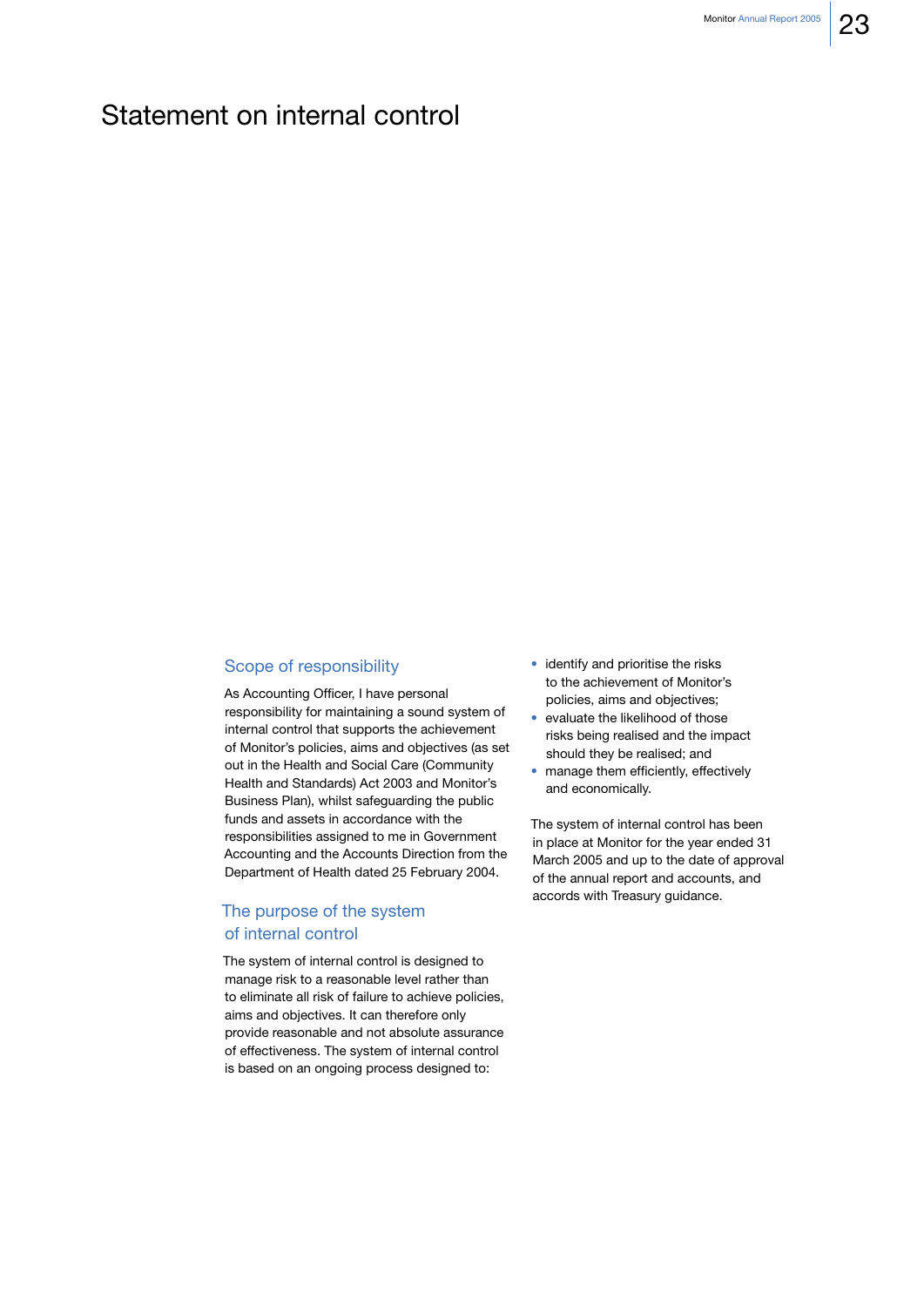### **Risk and control framework**

Corporate governance arrangements in Monitor are set out in Schedule 2 to the Health and Social Care (Community Health and Standards) Act 2003 and in Standing Orders, A key element of this is a Board that I chair that meets at least monthly to consider the plans and strategic direction of Monitor. The Chief Operating Officer, Head of Legal Services, and Director of Communications are standing attendees but do not have a formal decisionmaking role. The Board is responsible for:

- ensuring that high standards of corporate governance are observed and encouraging high standards of propriety;
- establishing the strategic direction and priorities of Monitor within the statutory framework of the Health and Social Care (Community Health and Standards) Act 2003;
- promoting quality in Monitor's activities and services;
- monitoring performance against agreed objectives and targets:
- ensuring effective dialogue with the Department of Health and other stakeholders to best promote the continued success and growth of NHS foundation trusts; and
- ensuring that Board members personally, and Monitor corporately, observe the seven principles of public life set by the Committee on Standards in Public Life.

The work of the Board is also informed by other senior committees including the Audit Committee and the Senior Management Team.

## Capacity to handle risk

Monitor's policy on risk management clearly defines the role and responsibilities of key managers and Committees within the governance structure enabling leadership to be given to Monitor's approach to risk management. This includes the role of the Board, Audit Committee and other groups including the Senior Management Team.

Additionally the policy sets out the specific responsibilities of Monitor's Directors for the effective management of risk. This is cascaded through the owners of key objectives as set out in the Business Plan, within which key managers have designated responsibility for actions designed to improve controls and to minimise the impact of risks that do mature. The Senior Management Team meets regularly to identify, inform and manage key issues facing the organisation and the corresponding risks. This approach ensures that members of staff at all levels are aware of the importance of risk management and that appropriate actions are being taken to manage risk. On risk there have been:

- through the development and implementation of the Business Plan, regular reviews of the policy, framework and system being established to ensure effective identification and management of risk:
- a formal internal audit of our risk management arrangements; and
- the development and implementation of an organisation-wide risk register, including an assessment of the effectiveness of key internal controls.

In addition, in the coming year, Monitor plans to introduce a range of measures, such as:

- further development of risk awareness through specialist training:
- the full introduction of a performance management system and individual staff development plans;
- inclusion of a section on risk in all Board and Senior Management Team papers; and
- the inclusion of a standing item on risk management at all Board meetings.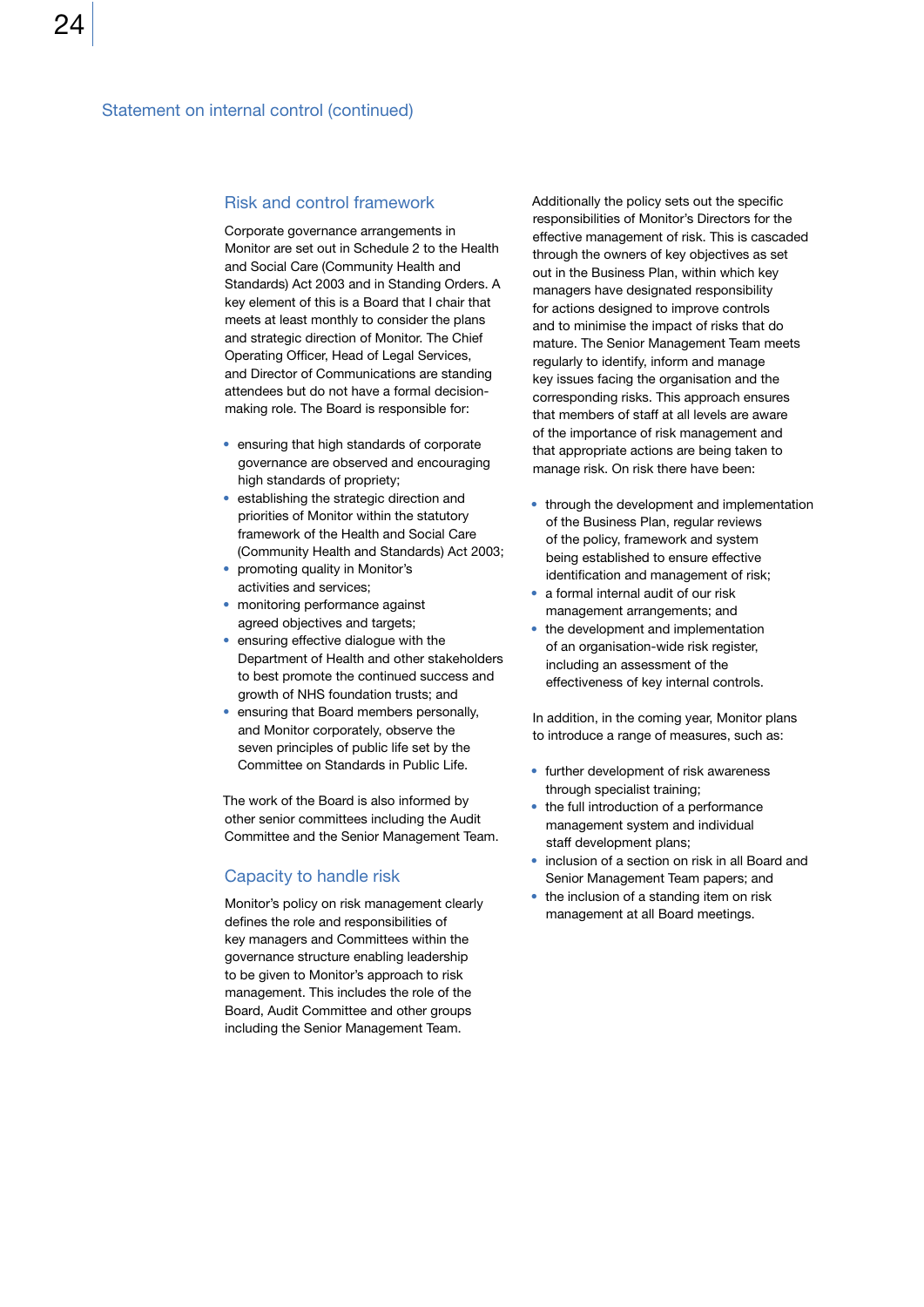### **Review of effectiveness**

As Accounting Officer, I have responsibility for reviewing the effectiveness of the system of internal control. This review is informed by the work of the internal auditors and the executive managers within Monitor who have responsibility for the development and maintenance of the internal control framework. and comments made by the external auditors in their management letter and other reports.

As with any recently formed organisation there is a need to quickly establish an effective system of internal control. For Monitor, as the regulator of NHS foundation trusts, there is an additional reputational risk associated with demonstrating that these processes are in place and operating efficiently.

KPMG, the internal auditors, were therefore specifically tasked to focus their efforts in this area, and with their assistance, Monitor has put in place the fundamental controls necessary to meet the requirements of Treasury quidance. The internal audit programme for 2005-06, which has recently been agreed by the Audit Committee, will ensure that the system is developed to a higher level of sophistication and embedded in all areas of Monitor's work.

During the year the Board has maintained a strategic overview and review of internal control and developing risk management arrangements through regular reports by Directors on their areas of responsibility and through specific papers for discussion at Board meetings. The Board, which met on 18 separate occasions during the year, has been heavily involved in all aspects of Monitor's core work of assessment, compliance and intervention.

Whilst these areas were not covered as part of the internal audit programme for 2004-05, the intensive nature of the Board's involvement in these areas provides me with the assurance I require in order to be satisfied that effective controls were in place. These areas will however be covered as part of the internal audit programme for 2005-06.

Since its establishment in September 2004, the Audit Committee, which meets on a quarterly basis, has considered individual internal audit reports and management responses; progress on implementation of previous audit recommendations; the internal auditors' annual report and opinion on the adequacy of our internal control system; NAO audit reports and recommendations; and development of Monitor's approach to risk management. Advice on the implications of the result of the 2004-05 review of the effectiveness of the system of internal control has been provided to the Accounting Officer by the Audit Committee.

To my knowledge and based on the advice I have received from those managers with designated responsibilities for managing risks and the risk management system, I am not aware of any significant internal control problems for 2004-05.

#### **Dr William Moyes**

Executive Chairman 1 July 2005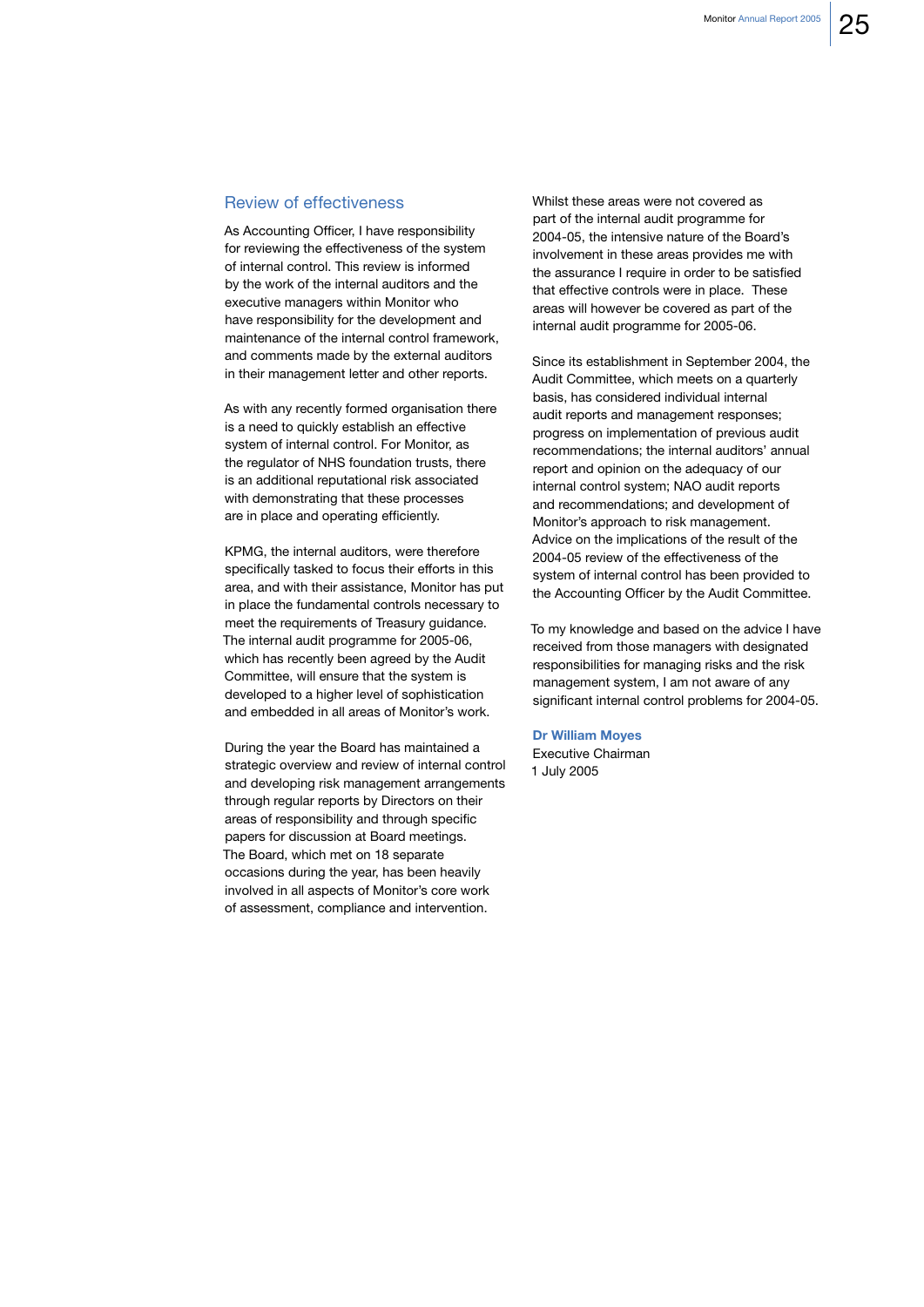# Certificate and report of the Comptroller and Auditor General to the Houses of Parliament

Independent Regulator of NHS Foundation Trusts (Monitor)

I certify that I have audited the financial statements on pages 28 to 36 under the Health and Social Care (Community Health and Standards) Act 2003. These financial statements have been prepared under the historical cost convention as modified by the revaluation of certain fixed assets and the accounting policies set out on page 31.

# Respective responsibilities of the **Executive Chairman and Auditor**

As described on page 22, the Executive Chairman is responsible for the preparation of the financial statements in accordance with the Health and Social Care (Community Health and Standards) Act 2003 and directions made thereunder by the Secretary of State and for ensuring the regularity of financial transactions. The Executive Chairman is also responsible for the preparation of the Foreword and other contents of the Annual Report. My responsibilities, as independent auditor, are established by statute and I have regard to the standards and guidance issued by the Auditing Practices Board and the ethical guidance applicable to the auditing profession.

I report my opinion as to whether the financial statements give a true and fair view and are properly prepared in accordance with the Health and Social Care (Community Health and Standards) Act 2003 and directions made thereunder by the Secretary of State, and whether in all material respects the expenditure and income have been applied to the purposes intended by Parliament and the financial transactions conform to the authorities which govern them. I also report if, in my opinion, the Foreword is not consistent with the financial statements, if Monitor has not kept proper accounting records, or if I have not received all the information and explanations I require for my audit.

I read the other information contained in the Annual Report and consider whether it is consistent with the audited financial statements. I consider the implications for my certificate if I become aware of any apparent misstatements or material inconsistencies with the financial statements.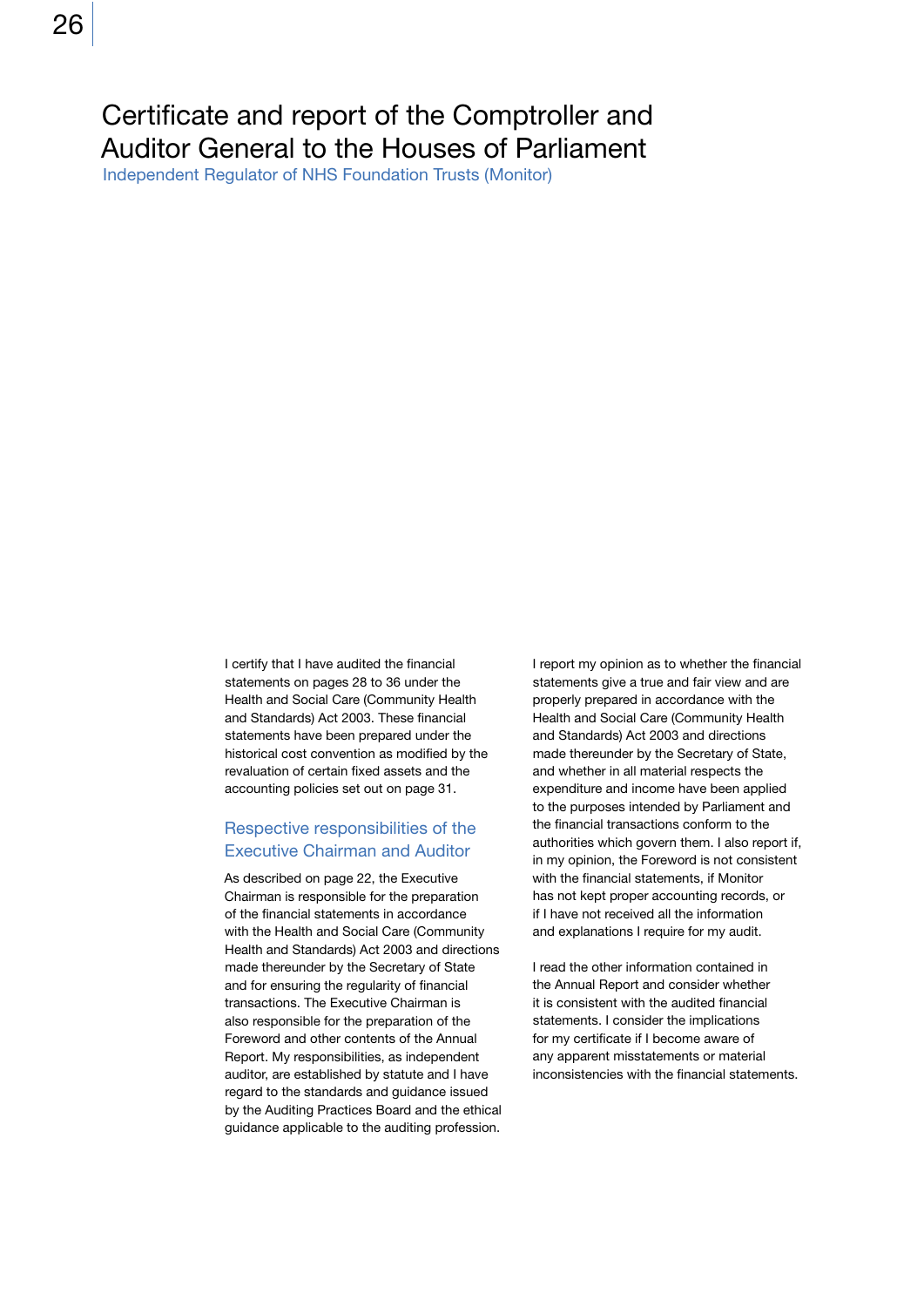I review whether the statement on pages 23 to 25 reflects Monitor's compliance with Treasury's guidance on the Statement on Internal Control. I report if it does not meet the requirements specified by Treasury, or if the statement is misleading or inconsistent with other information I am aware of from my audit of the financial statements. I am not required to consider, nor have I considered whether the Accounting Officer's Statement on Internal Control covers all risks and controls. I am also not required to form an opinion on the effectiveness of Monitor's corporate governance procedures or its risk and control procedures.

# **Basis of audit opinion**

I conducted my audit in accordance with United Kingdom Auditing Standards issued by the Auditing Practices Board. An audit includes examination, on a test basis, of evidence relevant to the amounts, disclosures and regularity of financial transactions included in the financial statements. It also includes an assessment of the significant estimates and judgements made by the Executive Chairman in the preparation of the financial statements, and of whether the accounting policies are appropriate to Monitor's circumstances, consistently applied and adequately disclosed.

I planned and performed my audit so as to obtain all the information and explanations which I considered necessary in order to provide me with sufficient evidence to give reasonable assurance that the financial statements are free from material misstatement, whether caused by error, or by fraud or other irregularity and that, in all material respects, the expenditure and income have been applied to the purposes intended by Parliament and the financial transactions conform to the authorities which govern them. In forming my opinion I have also evaluated the overall adequacy of the presentation of information in the financial statements.

# Opinion

In my opinion:

- the financial statements give a true and fair view of the state of affairs of the Independent Regulator of NHS Foundation Trusts (Monitor) at 31 March 2005 and of the surplus, total recognised gains and losses and cash flows for the year then ended and have been properly prepared in accordance with the Health and Social Care (Community Health and Standards) Act 2003 and directions made thereunder by the Secretary of State; and
- in all material respects the expenditure and income have been applied to the purposes intended by Parliament and the financial transactions conform to the authorities which govern them.

I have no observations to make on these financial statements.

The maintenance and integrity of Monitor's website is the responsibility of the Executive Chairman: the work carried out by the auditors does not involve consideration of these matters and accordingly the auditors accept no responsibility for any changes that may have occurred to the financial statements since they were initially presented on the website.

#### **John Bourn**

**Comptroller and Auditor General** 4 July 2005

National Audit Office 157-197 Buckingham Palace Road Victoria, London SW1W 9SP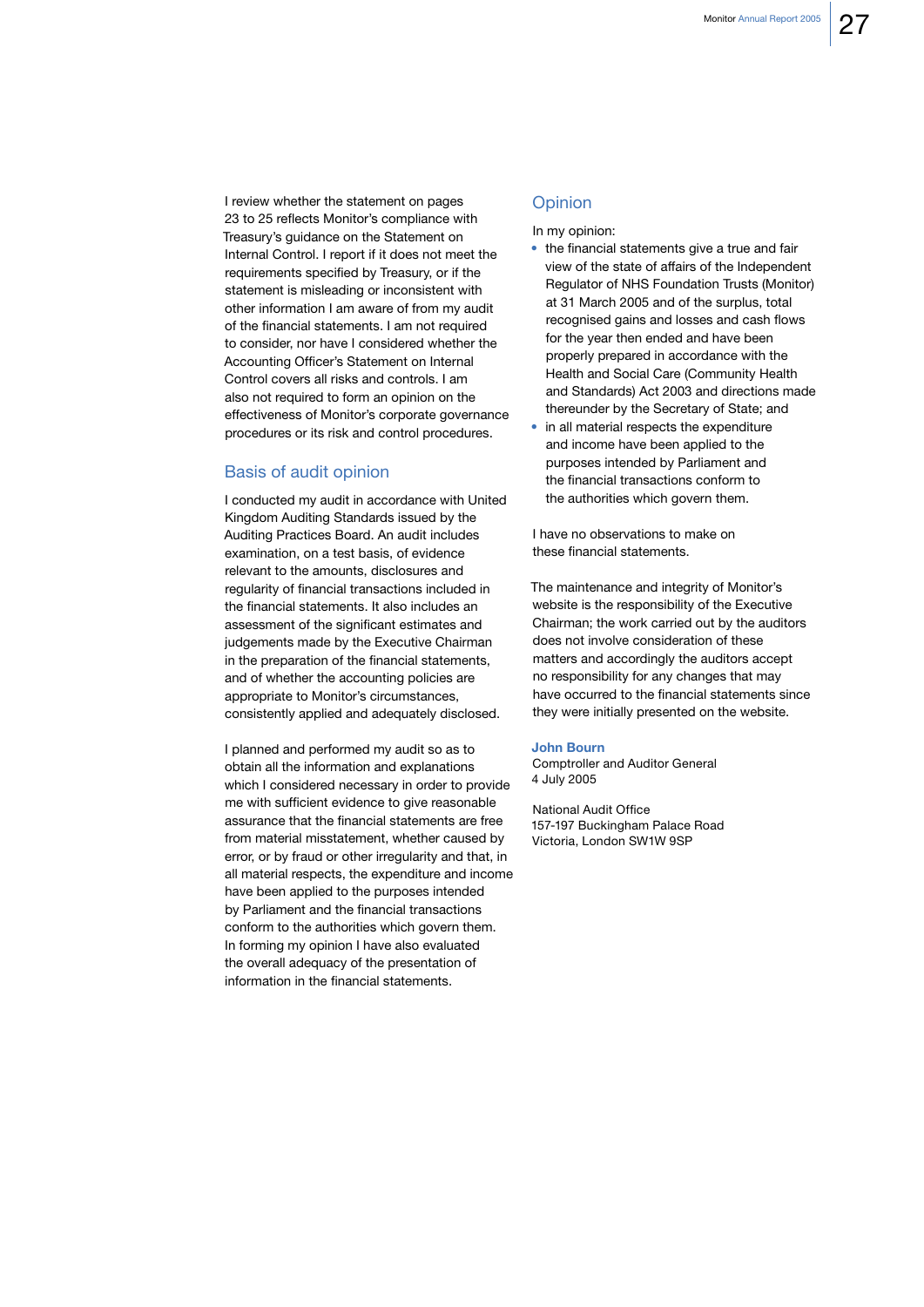# Financial statements and notes

Income and expenditure account - year ended 31 March 2005

|                                                        | <b>Note</b> |        | 2005      |        | 2004     |
|--------------------------------------------------------|-------------|--------|-----------|--------|----------|
|                                                        |             | £000's | £000's    | £000's | £000's   |
| <b>Income</b>                                          |             |        |           |        |          |
| Government grant-in-aid                                | 2           |        | 14,952    |        | 3,414    |
| Miscellaneous income                                   |             |        | 2         |        | 0        |
| <b>Total Income</b>                                    |             |        | 14,954    |        | 3,414    |
| <b>Expenditure</b>                                     |             |        |           |        |          |
| Staff costs                                            | 3           | 3,631  |           | 859    |          |
| Other operating expenditure                            | 4           | 11,179 |           | 2,549  |          |
| Depreciation                                           | 5           | 140    |           | 6      |          |
| <b>Total expenditure</b>                               |             |        | (14, 950) |        | (3, 414) |
| Operating surplus and surplus for year carried forward |             |        | 4         |        | 0        |

All operations are continuing.

Surplus for year represents the total recognised gains and losses for the year ended 31 March 2005.

The notes on pages 31 to 36 form part of these accounts.

Comparative figures relate to 5 January 2004 to 31 March 2004.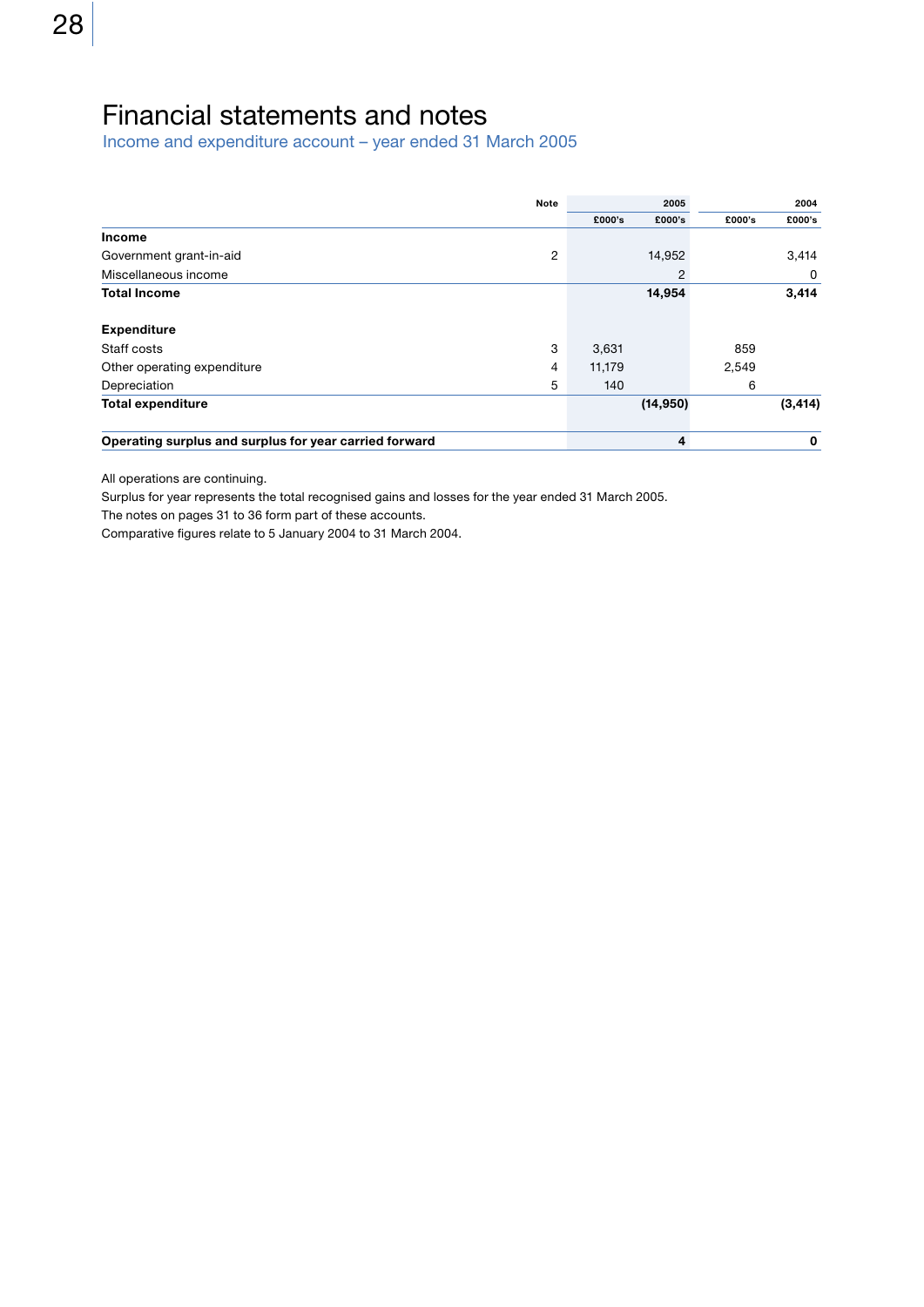# Balance sheet - as at 31 March 2005

|                                              | Note<br>2005   |          |        |          | 2004         |
|----------------------------------------------|----------------|----------|--------|----------|--------------|
|                                              |                | £000's   | £000's | £000's   | £000's       |
| <b>Fixed assets</b>                          |                |          |        |          |              |
| Intangible assets                            |                |          | 149    |          | $\Omega$     |
| Tangible fixed assets                        |                |          | 1,007  |          | 97           |
| <b>Total fixed assets</b>                    | 5              |          | 1,156  |          | 97           |
| <b>Current assets</b>                        |                |          |        |          |              |
| Debtors falling due within one year          | 6              | 88       |        | 1,229    |              |
| Cash at bank and in hand                     |                | 4,727    |        |          |              |
|                                              |                | 4,815    |        | 1,230    |              |
| <b>Creditors</b>                             |                |          |        |          |              |
| Amounts falling due within one year          | $\overline{7}$ | (4, 751) |        | (1, 230) |              |
| <b>Net current assets</b>                    |                |          | 64     |          | 0            |
| <b>Total assets less current liabilities</b> |                |          | 1,220  |          | 97           |
| Provisions                                   | 8              |          | (60)   |          | 0            |
| <b>Total net assets</b>                      |                |          | 1,160  |          | 97           |
| <b>Reserves</b>                              |                |          |        |          |              |
| Income and expenditure account               |                |          | 4      |          | $\mathbf{0}$ |
| Government capital grant reserve             |                |          | 1,156  |          | 97           |
| <b>Total reserves</b>                        | 9              |          | 1,160  |          | 97           |

The notes on pages 31 to 36 form part of these accounts.

**Dr William Moyes** Executive Chairman

1 July 2005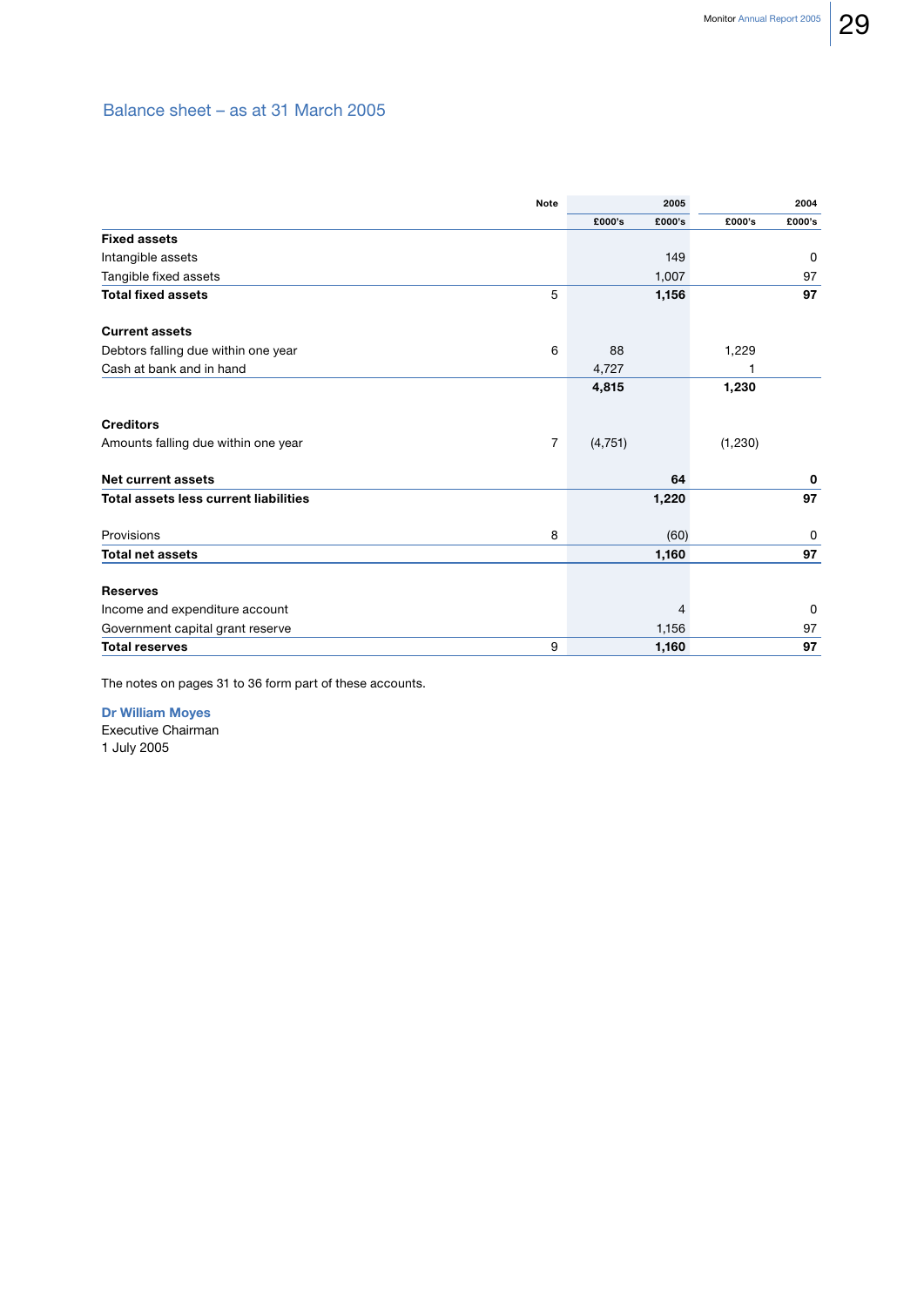# Cash flow statement - year ended 31 March 2005

|                                         | <b>Note</b> | 2005     | 2004   |
|-----------------------------------------|-------------|----------|--------|
|                                         |             | £000's   | £000's |
| Net cash flow from operating activities | 10          | 4,726    |        |
| Capital expenditure                     |             |          |        |
| Payments to acquire fixed assets        | 5           | (1, 199) | (103)  |
| <b>Financing</b>                        |             |          |        |
| Government capital grant reserve        | 9           | 1.199    | 103    |
| Net cash inflow                         |             | 4,726    |        |
| Increase in cash at bank and in hand    |             | 4,726    |        |

The notes on pages 31 to 36 form part of these accounts.

Comparative figures relate to 5 January 2004 to 31 March 2004.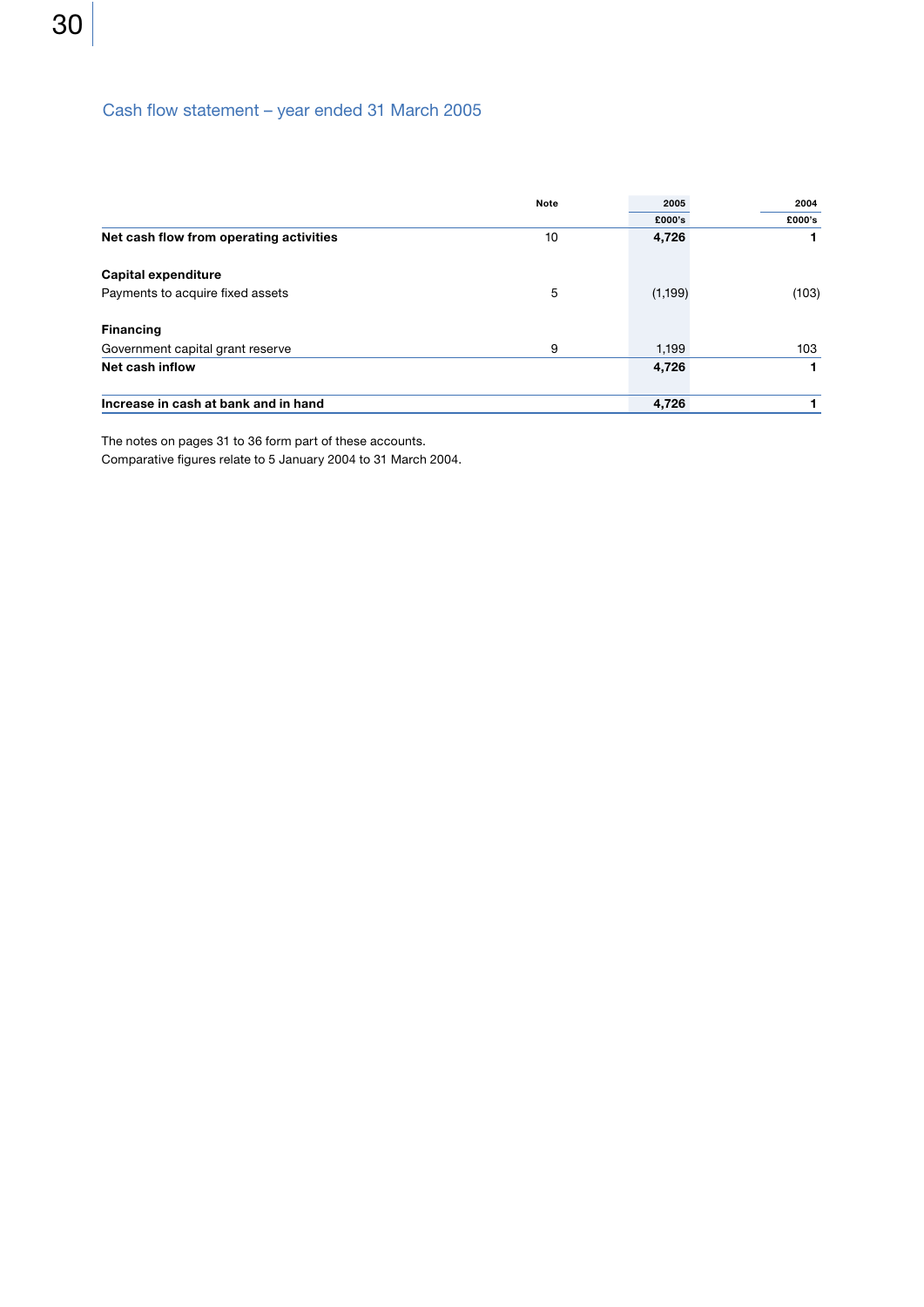### 1. Accounting policies

#### **Accounting convention**

The accounts for Monitor are prepared under the historical cost convention modified to include the revaluation of fixed assets.

Without limiting the information given, the accounts have been prepared in accordance with the Accounts Direction issued by the Secretary of State with the approval of HM Treasury. The accounts comply with generally accepted accounting practice in the United Kingdom (UK GAAP) to the extent that this is meaningful in respect of Monitor's activities.

#### Government grant-in-aid

Government grant-in-aid which contributes to the general activities of Monitor is credited to the income and expenditure account as to match the income with the related expenditure. Any such Government grant-in-aid received before the expenditure is charged to the income and expenditure account is held as deferred income.

Government grant-in-aid receivable as a contribution towards capital expenditure is credited to the Government capital grant reserve and is released to the income and expenditure account to match any depreciation charge on the capital asset.

#### Tangible and intangible fixed assets

Intangible fixed assets comprise purchased licences to use third party software systems. All assets falling into this category with a value of £5,000 or more have been capitalised. Intangible assets are valued at cost less depreciation.

Tangible fixed assets comprise IT hardware, furniture, fixtures and office equipment and leasehold improvements which individually or grouped cost more than £5,000. Assets of the same or similar type acquired around the same time and scheduled for disposal around the same time, or assets which are purchased at the same time and are to be used together, are grouped together as if they were individual assets.

Assets purchased prior to the current financial year are indexed annually using the Office for National Statistics' indices if there is a material difference between the historical cost and current replacement cost. In 2004-05, Monitor decided that no material adjustment was necessary and therefore modified historic cost accounting has not been applied in the financial year 2004-05.

For fixed assets funded by grants, each year an amount equal to the depreciation is transferred from the Government grant reserve to the income and expenditure account. All fixed assets have been funded by Government grant-in-aid.

#### **Depreciation**

Depreciation is provided from the month following purchase on all intangible and tangible fixed assets at rates calculated to write-off the cost or valuation of each asset evenly over its expected life as follows:

- IT software and IT equipment three years
- Furniture, fixtures and office equipment five years
- Leasehold improvements 10 years

#### Cost of capital charge

The income and expenditure account includes a notional charge for the cost of the Government funded capital employed during the year. The charge is calculated at 3.5% of the average net assets for the year, excluding cash balances held at the Office of the Paymaster General which do not attract interest.

No charge has been levied for the year ended 31 March 2005 on the basis that the average capital employed was minimal.

#### **Operating leases**

Operating leases are charged to the income and expenditure account on a straight line basis over the lease term.

#### **Pensions**

Monitor participates in the Principal Civil Service Scheme. Although the scheme is unfunded, Monitor contributes annual premiums and retains no further liability except in the case of employees who take early retirement. The pension payments for the period are charged to the income and expenditure account. Details are included in Note 12 to the Accounts.

#### **Value Added Tax**

Monitor is not registered for Value Added Tax (VAT). All expenditure reported in these financial statements therefore includes VAT incurred.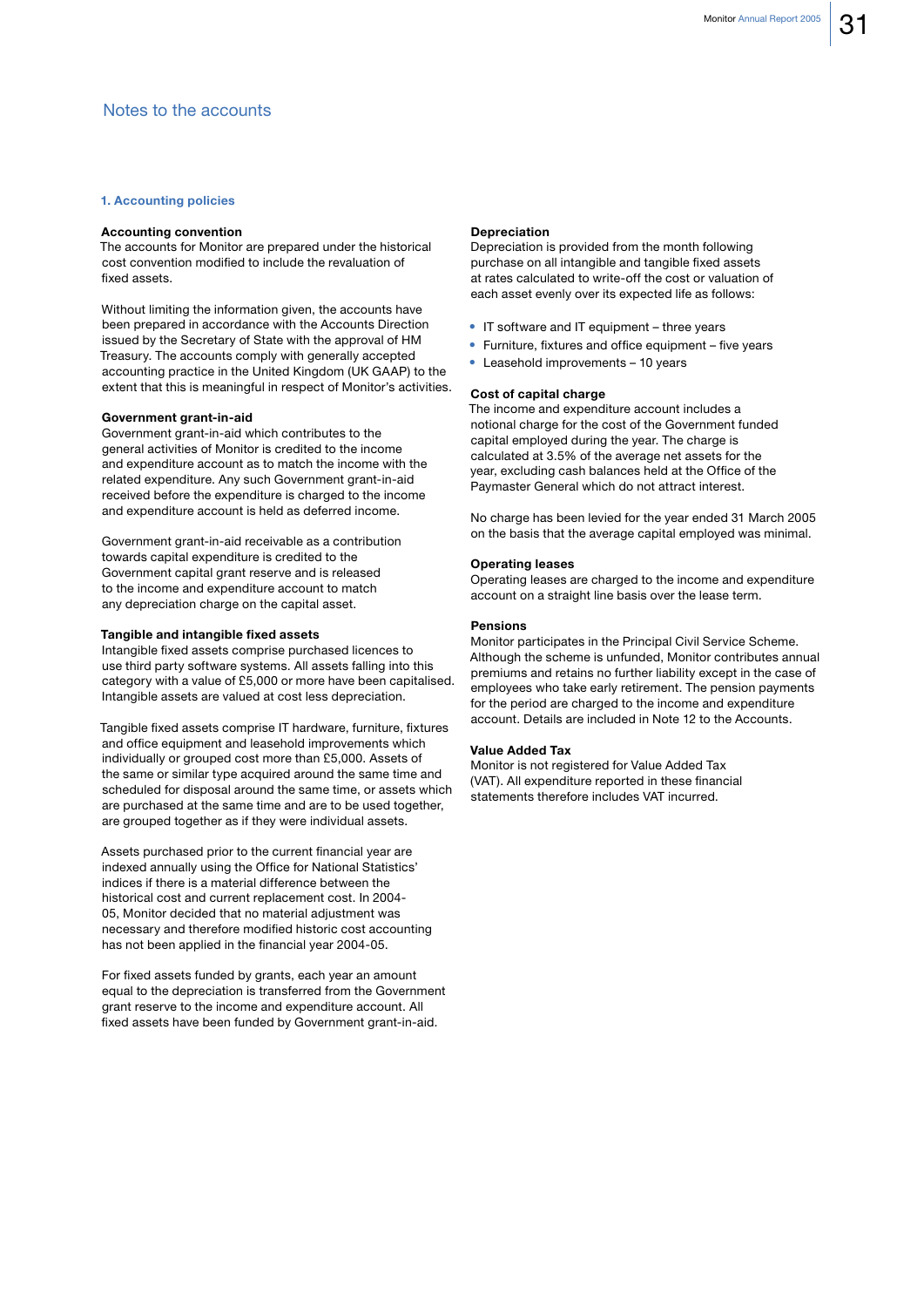|  | 2. Income - Government grant-in-aid |  |
|--|-------------------------------------|--|
|--|-------------------------------------|--|

|                                                                         | £000's        |
|-------------------------------------------------------------------------|---------------|
| Total government grant-in-aid received                                  | 16.011        |
| Government grant-in-aid transferred to Government capital grant reserve | (1,059)       |
| Carramagnative and in aid to income and concentition account            | <b>44 AEA</b> |

| Government grant-in-aid to income and expenditure account | 14.934 |
|-----------------------------------------------------------|--------|
|                                                           |        |

### 3. Staff costs

| a) Staff costs comprise of the following |        | 2004   |
|------------------------------------------|--------|--------|
|                                          | £000's | £000's |
| Salaries and wages                       | 1,380  | 49     |
| Social security costs                    | 144    | 6      |
| Employer's pension costs                 | 204    | 9      |
| Total cost of staff employed             | 1,728  | 64     |
| Agency, seconded, temporary and interim  | 1,903  | 795    |
| <b>Total cost of staff</b>               | 3,631  | 859    |

#### b) The average number of whole time equivalent employees during the year was as follows:

As at 1 April 2004, there were two full time employees. Monitor recruited employees throughout the year such that by 31 March 2005, there were 33 full time employees, 27 of whom are members of the Principal Civil Service Pension Scheme and three of whom are members of the Partnership Civil Service Pension Scheme. Three full time employees are not in the Civil Service pension scheme. Monitor engaged staff on various agency, secondment, temporary and interim arrangements for variable time periods. As at 31 March 2005 there were nine staff working at Monitor on this basis.

The average number of whole-time equivalent employees, including the Executive Chairman, during the year ended 31 March 2005 was 22. The average number of whole-time equivalent agency, secondment, temporary and interim staff was 15.

#### c) Emoluments

|                      |                                | Remuneration<br>vear ended<br>31/03/05 | <b>Real increase</b><br>in pension<br>at 60 | <b>Total accrued</b><br>pension at<br>31/03/05 | Cash<br>equivalent<br>transfer value<br>as at 1/4/04 | Cash<br>equivalent<br>transfer value<br>as at 31/3/05 | <b>Real increase</b><br>in cash<br>equivalent<br>transfer value<br>as funded by<br>employer |
|----------------------|--------------------------------|----------------------------------------|---------------------------------------------|------------------------------------------------|------------------------------------------------------|-------------------------------------------------------|---------------------------------------------------------------------------------------------|
|                      |                                | £000's                                 | £000's                                      | £000's                                         | £000's                                               |                                                       | £000's                                                                                      |
| <b>William Moyes</b> | Executive Chairman             | 195-200                                | $0 - 2.5$                                   | $35 - 40$                                      | 517-518                                              | 552-553                                               | $3 - 4$                                                                                     |
| Stephen Hay          | <b>Chief Operating Officer</b> | 75-80                                  | $0 - 2.5$                                   | $0 - 5$                                        | 0                                                    | $5 - 6$                                               | $3 - 4$                                                                                     |
| Stephen Humphreys    | Director of Communications     | 60-65                                  | $0 - 2.5$                                   | $0 - 5$                                        | 0                                                    | $6 - 7$                                               | $4 - 5$                                                                                     |
| Katharine Moore      | <b>Head of Legal Services</b>  | $50 - 55$                              | $0 - 2.5$                                   | $0 - 5$                                        | 0                                                    | $5-6$                                                 | $3 - 4$                                                                                     |
| Janet Polson         | <b>Head of Human Resources</b> | $35 - 40$                              | $5 - 7.5$                                   | $25 - 30$                                      | 224-225                                              | 320-321                                               | 83-84                                                                                       |

None of the above received benefits-in-kind. Remuneration represents only emoluments paid whilst the above individuals concerned were permanent members of Monitor's staff.

The following employees joined during the year:

| Stephen Hay                | 01/10/04 | from 01/12/03 to 30/09/04, Stephen Hay was a secondee to Monitor from KPMG        |
|----------------------------|----------|-----------------------------------------------------------------------------------|
| Stephen Humphreys 01/06/04 |          | from 17/11/03 to 31/05/04, Stephen Humphreys worked for Monitor through an agency |
| Katharine Moore            | 06/09/04 |                                                                                   |
| Janet Polson               | 01/10/04 | from 17/11/03 to 30/09/04, Janet Polson worked as a consultant to Monitor         |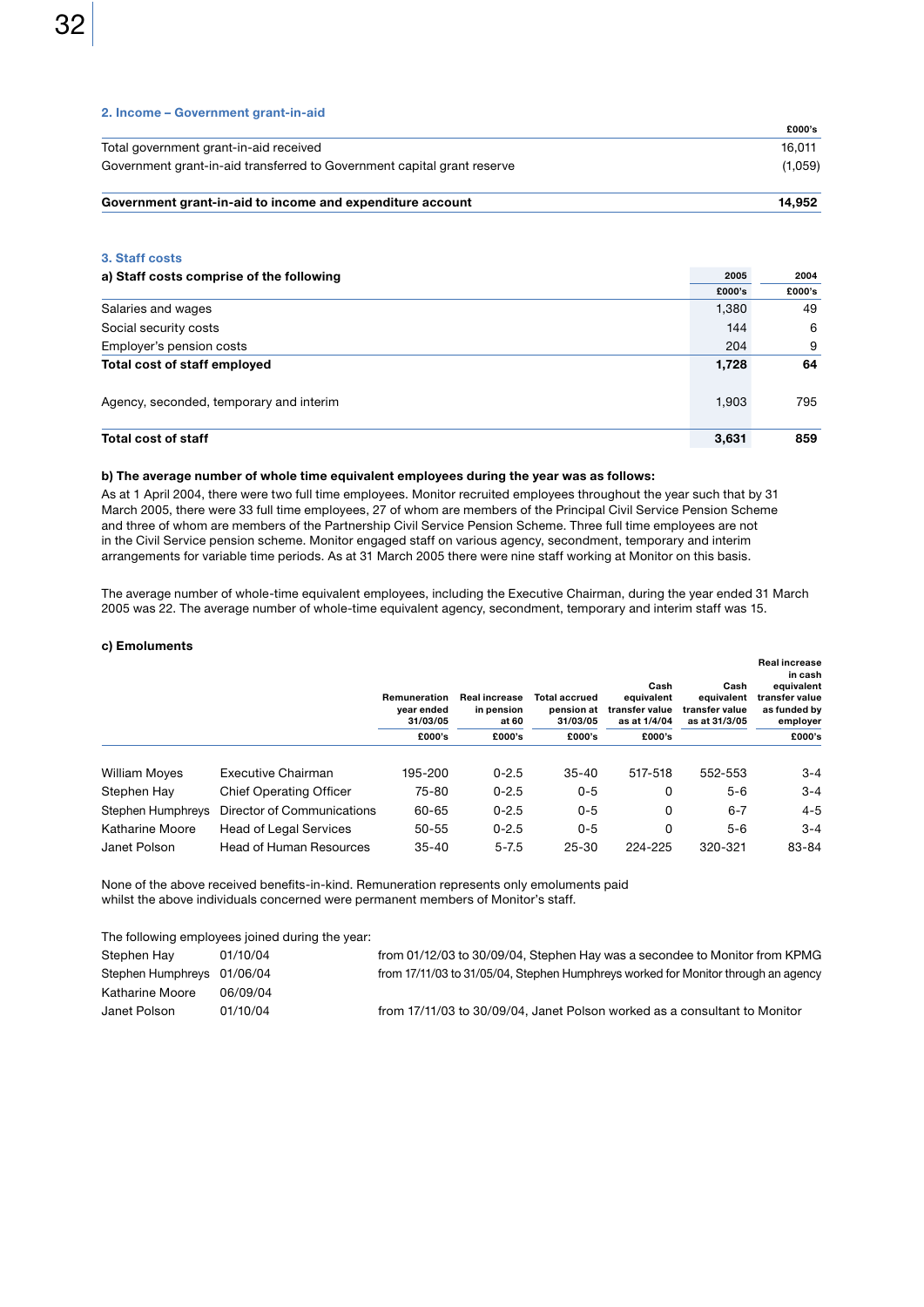Remuneration

Remuneration of Monitor Board members

|                           | 2004-05   |
|---------------------------|-----------|
|                           | £000's    |
| Penny Dash                | $10 - 15$ |
| Jude Goffe                | $10 - 15$ |
| <b>Christopher Mellor</b> | $10 - 15$ |
| Kathleen Nealon           | $10 - 15$ |
| <b>Brian Parrott</b>      | $0 - 5$   |
| <b>Colin Davies</b>       | $0 - 5$   |
|                           |           |

Brian Parrott's term as Non-Executive Director ended 30/6/04 Colin Davies' term as Non-Executive Director ended 08/4/04

## 4. Other operating charges

| 4. Other operating charges  |        | 2004   |
|-----------------------------|--------|--------|
|                             | £000's | £000's |
| Property expenses           | 736    | 104    |
| Office expenses             | 952    | 92     |
| Consulting services         | 8,072  | 2,270  |
| Other professional fees     | 1,125  | 28     |
| Audit fees                  | 20     | 12     |
| General expenses            | 414    | 43     |
| Total other operating costs | 11,319 | 2,549  |

The audit fee represents the cost of the audit of the financial statements carried out by the National Audit Office. The NAO also audits the consolidated accounts for the foundation trusts separately prepared by Monitor.

## 5. Fixed assets

| Intangible assets                 | Software<br>licences |
|-----------------------------------|----------------------|
|                                   | £000's               |
| <b>Cost or valuation</b>          |                      |
| As at 1st April 2004              | 0                    |
| Transfer from tangible assets     | 19                   |
| Additions                         | 137                  |
| At 31st March 2005                | 156                  |
| <b>Depreciation</b>               |                      |
| As at 1st April 2004              | 0                    |
| Charge for year                   |                      |
| As at 31st March 2005             | 7                    |
| Net book value at 1st April 2004  | 0                    |
| Net book value at 31st March 2005 | 149                  |

£19K of tangible assets were reclassified as intangible assets during the year.

| Tangible assets                   |           | Fixtures,<br>fittings<br>and office<br>equipment | Leasehold<br>improve-<br>ments | Total  |
|-----------------------------------|-----------|--------------------------------------------------|--------------------------------|--------|
|                                   | IT        |                                                  |                                |        |
|                                   | equipment |                                                  |                                |        |
|                                   | £000's    | £000's                                           | £000's                         | £000's |
| <b>Cost or valuation</b>          |           |                                                  |                                |        |
| As at 1st April 2004              | 103       | 0                                                | 0                              | 103    |
| Transfer to intangible assets     | (19)      | 0                                                | 0                              | (19)   |
| Additions                         | 98        | 338                                              | 626                            | 1,062  |
| At 31st March 2005                | 182       | 338                                              | 626                            | 1,146  |
| <b>Depreciation</b>               |           |                                                  |                                |        |
| As at 1st April 2004              | 6         | 0                                                | 0                              | 6      |
| Charge for year                   | 43        | 38                                               | 52                             | 133    |
| As at 31st March 2005             | 49        | 38                                               | 52                             | 139    |
| Net book value at 1st April 2004  | 97        | 0                                                | 0                              | 97     |
| Net book value at 31st March 2005 | 133       | 300                                              | 574                            | 1,007  |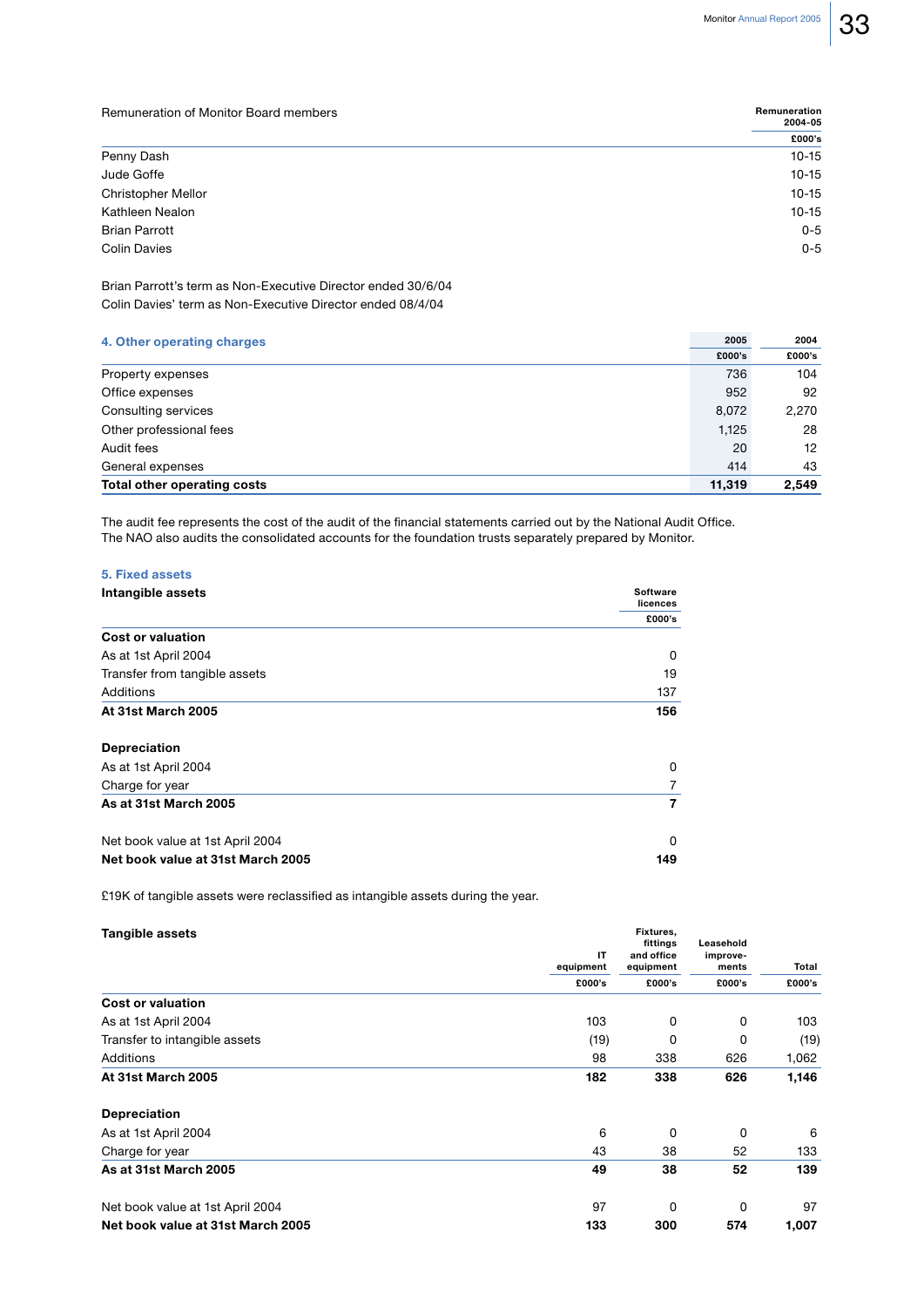| 6. Debtors – amounts falling due within one year | 2004-05 | 2003-04 |
|--------------------------------------------------|---------|---------|
|                                                  | £000's  | £000's  |
| Accrued income                                   | 0       | 1.098   |
| Prepayments                                      | 49      | 131     |
| Other debtors                                    | 39      | 0       |
|                                                  | 88      | 1.229   |

| 6a. Debtors – intra Government balances     | 2004-05 | 2003-04  |
|---------------------------------------------|---------|----------|
|                                             | £000's  | £000's   |
| Balances with Central Government bodies     |         | $\Omega$ |
| Balances with NHS bodies                    | O       | 1.098    |
| Balances with public corporations           | 0       | 0        |
| Balances with bodies external to Government | 88      | 131      |
|                                             | 88      | 1.229    |

| 7. Creditors – amounts falling due within one year | 2004-05 | 2003-04 |
|----------------------------------------------------|---------|---------|
|                                                    | £000's  | £000's  |
| Trade creditors                                    | 3.305   | 407     |
| Accruals                                           | 1.244   | 823     |
| Other creditors                                    | 202     | 0       |
|                                                    | 4.751   | 1.230   |

| 7a. Creditors – intra Government balances   | 2004-05 | 2003-04  |
|---------------------------------------------|---------|----------|
|                                             | £000's  | £000's   |
| Balances with Central Government bodies     | 1.926   | $\Omega$ |
| Balances with NHS bodies                    | 10      | $\Omega$ |
| Balances with public corporations           | 0       | $\Omega$ |
| Balances with bodies external to Government | 2.815   | 1.230    |
|                                             | 4.751   | 1.230    |

| 8. Provisions              | 2004-05 | 2003-04 |
|----------------------------|---------|---------|
|                            | £000's  | £000's  |
| Provision for dilapidation | 60      |         |
|                            | 60      |         |

| 9. Reserves                                           |        | 2003-04  |
|-------------------------------------------------------|--------|----------|
|                                                       | £000's | £000's   |
| Government capital grant reserve                      |        |          |
| Capital grant-in-aid brought forward                  | 97     | 0        |
| Capital grant-in-aid transferred                      | 1,199  | 103      |
| Transferred to I&E account in respect of depreciation | (140)  | (6)      |
| <b>Balance at 31st March</b>                          | 1,156  | 97       |
| Income and expenditure account                        |        |          |
| Operating surplus for year                            | 4      | $\Omega$ |
| <b>Balance at 31st March</b>                          | 4      | 0        |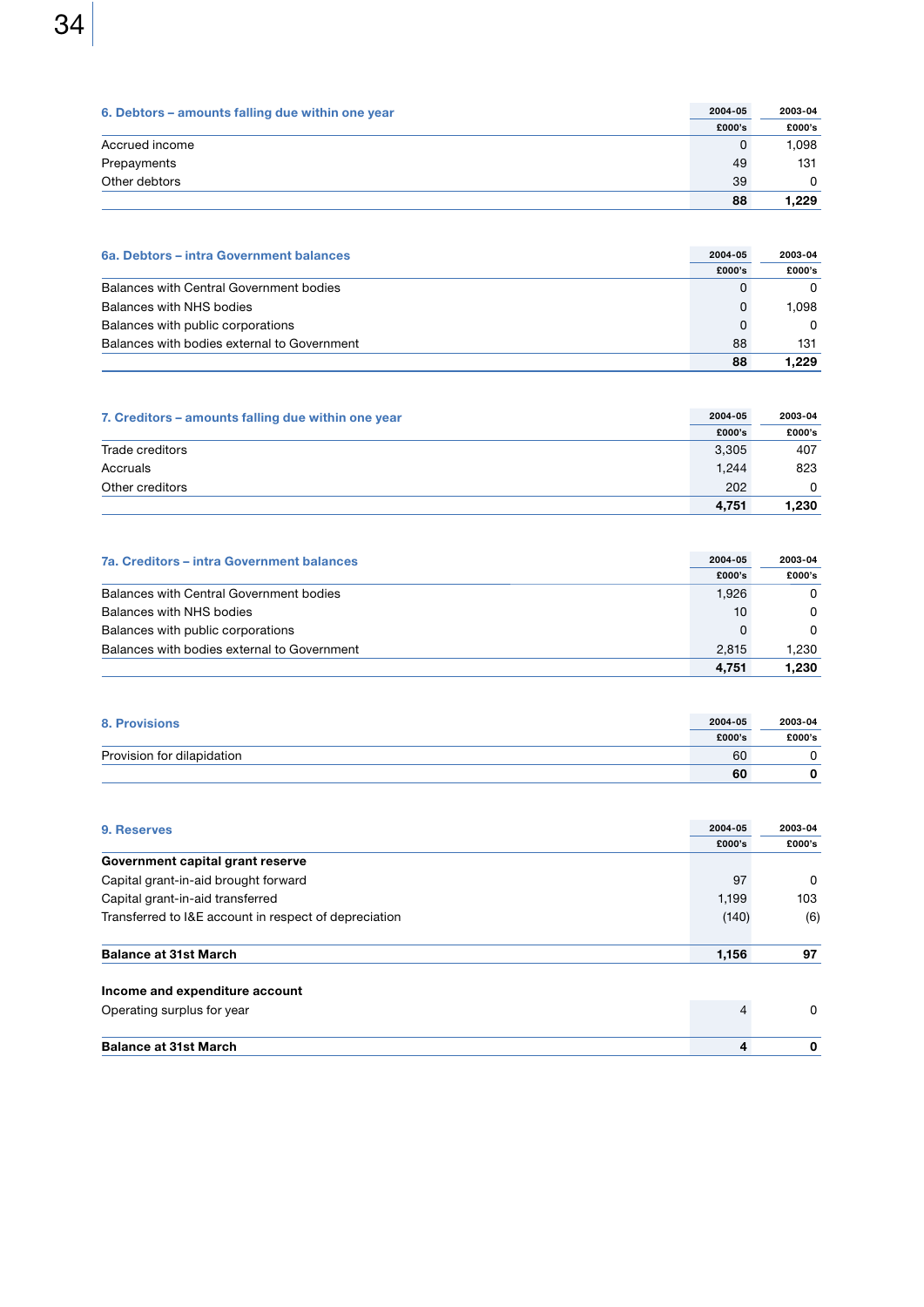| 10. Reconciliation of operating surplus to net cash inflow from operating activities | 2004-05 | 2003-04  |
|--------------------------------------------------------------------------------------|---------|----------|
|                                                                                      | £000's  | £000's   |
|                                                                                      |         |          |
| Operating surplus for the period                                                     | 4       | 0        |
| <b>Adjustments for non-cash items</b>                                                |         |          |
| Increase in provision                                                                | 60      | $\Omega$ |
| Depreciation charge                                                                  | 140     | 6        |
| Transfer from government capital grant reserve                                       | (140)   | (6)      |
| Adjustments for movements on working capital                                         |         |          |
| (Increase)/decrease in debtors falling due within one year                           | 1.141   | (1,229)  |
| Increase in creditors falling due within one year                                    | 3.521   | 1.230    |
| Net cash inflow from operating activities                                            | 4.726   |          |

#### **11. Operating leases**

Commitments under operating leases to pay rentals during the year following these accounts are given in the table below, analysed according to the period in which the lease expires.

|                            | 2004-05 | 2003-04 |
|----------------------------|---------|---------|
|                            | £000's  | £000's  |
| One year                   |         | 202     |
| Two-five years             | 0       | 0       |
| After more than five years | 148     | 0       |

### 12. Pension scheme

Monitor participates in the Principal Civil Service Pension Scheme (PCSPS). The Scheme is an unfunded, multiemployer defined benefit scheme but Monitor is unable to identify its share of the underlying assets and liabilities. A full actuarial valuation was carried out as at March 2003. Details can be found in the resource accounts of the Cabinet Office: Civil Superannuation (www.civilservice-pensions.gov.uk).

For 2004-05, employers' contributions of £197,252 were payable to the PCSPS (2003-04: £9,000) at one of four rates in the range 12 to 18.5 per cent of pensionable pay, based on salary bands. The scheme's Actuary reviews employer contributions every four years following a full scheme valuation. Rates will increase from 2005-06. The contribution rates reflect benefits as they are accrued, not when the costs are actually incurred, and reflect past experience of the scheme.

Employees joining after 1 October 2002 could opt to open a partnership pension account, a stakeholder pension with an employer contribution. Employers' contributions of £6.562 were paid to one or more of a panel of four appointed stakeholder pension providers. Employer contributions are age-related and range from three to 12.5 per cent of pensionable pay. Employers also match employee contributions up to three per cent of pensionable pay. In addition, employer contributions of £495, 0.8 per cent of pensionable pay, were payable to the PCSPS to cover the cost of the future provision of lump sum benefits on death in service and ill health retirement of these employees.

Contributions due to the partnership pension providers at the balance sheet date were £0. Contributions prepaid at that date were £528.

#### **13. Capital commitments**

There were no contracted capital commitments at 31 March 2005 not provided for in the accounts. There were no other financial commitments at 31 March 2005 that require disclosure.

#### **14. Related parties**

Monitor is a Non-Departmental Public Body sponsored by the Department of Health which is regarded as a related party. Amounts owing from and to the Department of Health are reflected in debtors and creditors respectively. During the year no Board members, members of the senior management or other related parties have undertaken any material transactions with Monitor.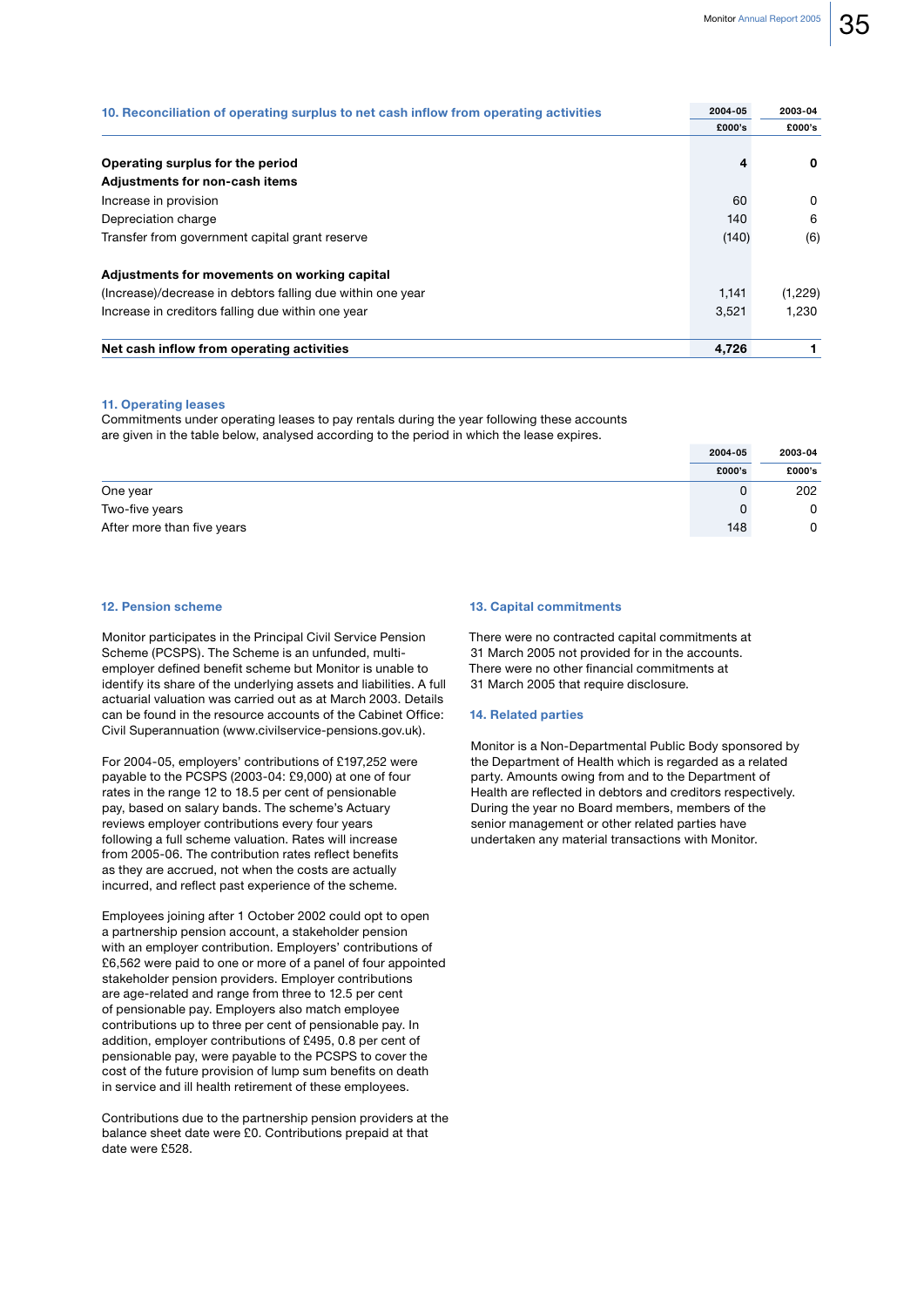#### **15. Financial instruments**

Financial Reporting Standard 13, Derivatives and Other Financial Instruments requires disclosure of the role which financial instruments have had during the year in creating or changing the risks an entity faces undertaking its activities. Because of the way in which Non-Departmental Public Bodies are financed, Monitor is not exposed to the degree of financial risk faced by business entities. Moreover, financial instruments play a much more limited role in creating or changing risk than would be typical of the listed companies to which the Financial Reporting Standard 13 applies. Monitor has limited powers to borrow, no powers to invest surplus funds or purchase foreign currency with grant-in-aid from the government. Financial assets and liabilities are generated by day to day operational activities and are not held to change the risks facing Monitor in undertaking its activities.

Monitor has no borrowings and relies on funding from the Department of Health for its own cash requirements and is therefore not exposed to liquidity risks. It also has no material deposits and all material assets and liabilities are denominated in sterling. Monitor is not exposed to significant interest rate risk. All assets and liabilities represent fair value.

As allowed by the Financial Reporting Standard 13, debtors and creditors that are due to mature or become due within 12 months from the balance sheet date have not been disclosed as financial instruments.

#### **16. Contingent liabilities**

A claim under the Race Relations Act was filed against Monitor in October 2004. Monitor is contesting the claim. The full Employment Tribunal hearing is part-heard and will be resumed in September 2005. If the claim is successful, the Tribunal will rule upon the applicant's schedule of loss detailing, for example, loss of earnings and remuneration.

Monitor considers, however, that the applicants' claim will not succeed.

As at 31 March 2005 there were no other contingent liabilities.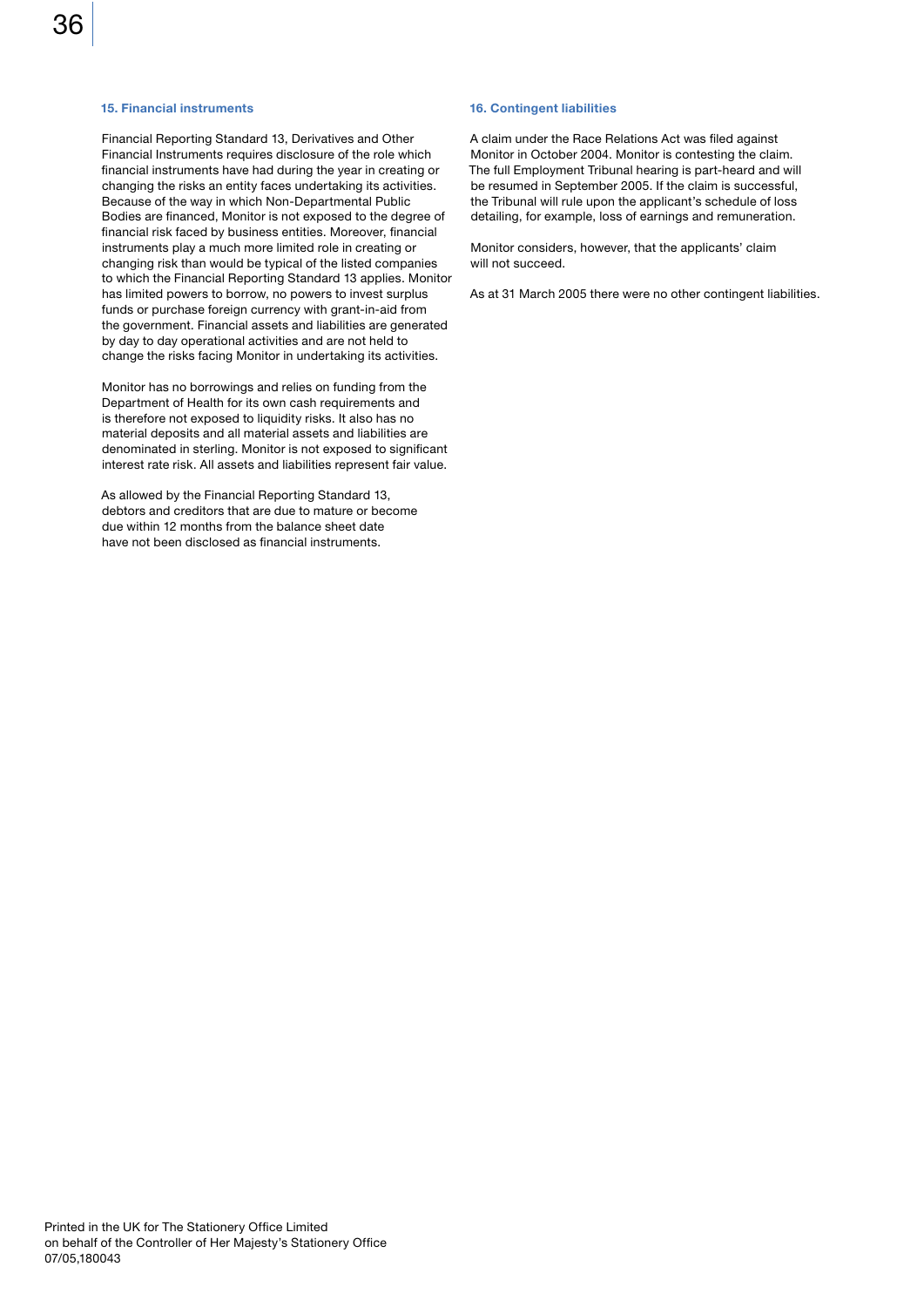4 Matthew Parker Street London SW1H 9NL Telephone: 020 7340 2400 Website: www.monitor-nhsft.gov.uk

IRREP 04/05 © July 2005